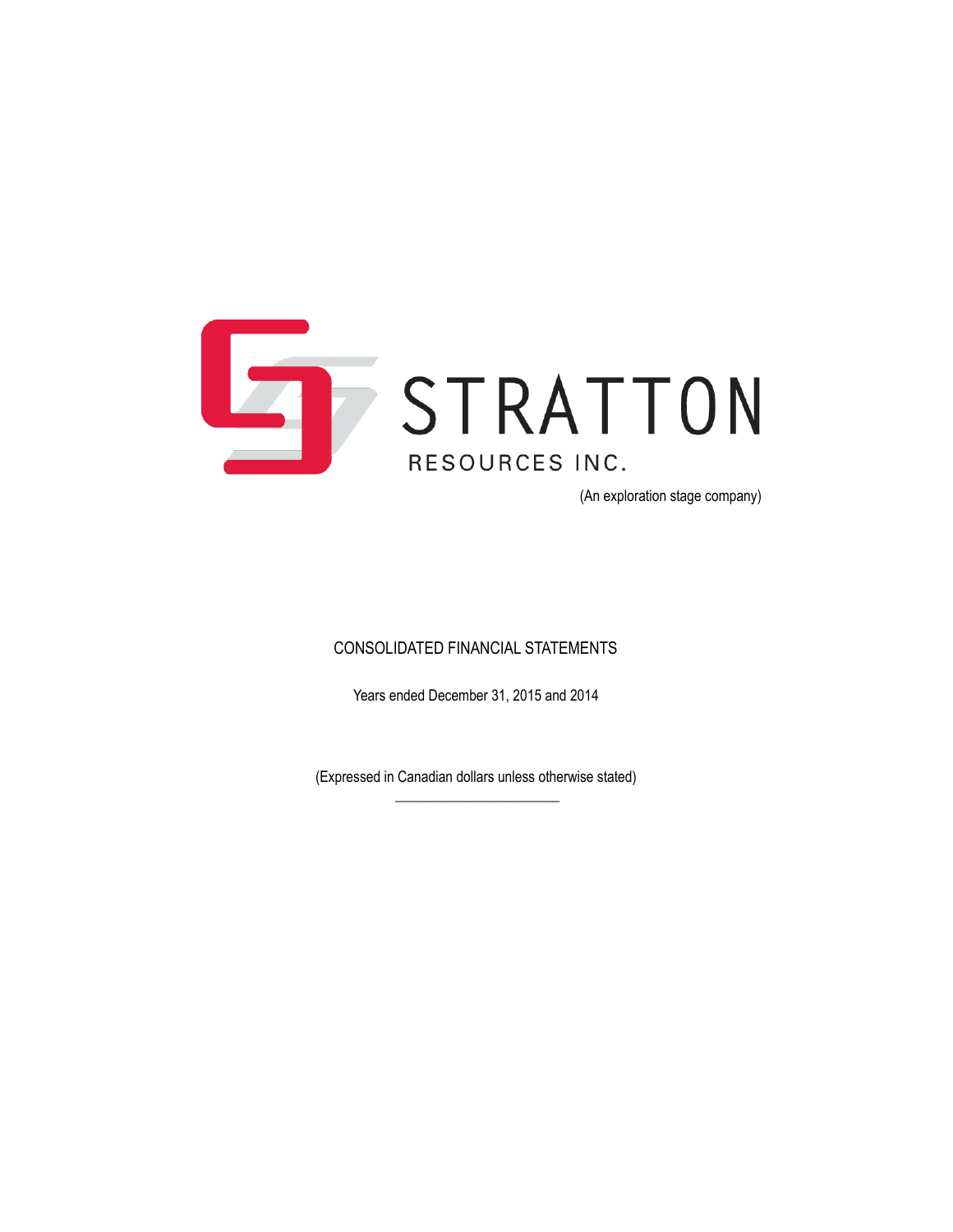### **INDEPENDENT AUDITOR'S REPORT**

To the Shareholders of Stratton Resources Inc.

We have audited the accompanying consolidated financial statements of Stratton Resources Inc., which comprise the consolidated statements of financial position as at December 31, 2015 and 2014, and the consolidated statements of loss and comprehensive loss, consolidated statements of changes in equity and consolidated statements of cash flows for the years then ended, and a summary of significant accounting policies and other explanatory information.

### **Management's Responsibility for the Consolidated Financial Statements**

Management is responsible for the preparation and fair presentation of these consolidated financial statements in accordance with International Financial Reporting Standards, and for such internal control as management determines is necessary to enable the preparation of consolidated financial statements that are free from material misstatement, whether due to fraud or error.

### **Auditor's Responsibility**

Our responsibility is to express an opinion on these consolidated financial statements based on our audits. We conducted our audits in accordance with Canadian generally accepted auditing standards. Those standards require that we comply with ethical requirements and plan and perform the audit to obtain reasonable assurance about whether the consolidated financial statements are free from material misstatement.

An audit involves performing procedures to obtain audit evidence about the amounts and disclosures in the consolidated financial statements. The procedures selected depend on the auditor's judgment, including the assessment of the risks of material misstatement of the consolidated financial statements, whether due to fraud or error. In making those risk assessments, the auditor considers internal control relevant to the entity's preparation and fair presentation of the consolidated financial statements in order to design audit procedures that are appropriate in the circumstances, but not for the purpose of expressing an opinion on the effectiveness of the entity's internal control. An audit also includes evaluating the appropriateness of accounting policies used and the reasonableness of accounting estimates made by management, as well as evaluating the overall presentation of the consolidated financial statements.

We believe that the audit evidence we have obtained in our audits is sufficient and appropriate to provide a basis for our audit opinion.

### **Opinion**

In our opinion, the consolidated financial statements present fairly, in all material respects, the financial position of Stratton Resources Inc. as at December 31, 2015 and 2014, and its financial performance and its cash flows for the years then ended in accordance with International Financial Reporting Standards.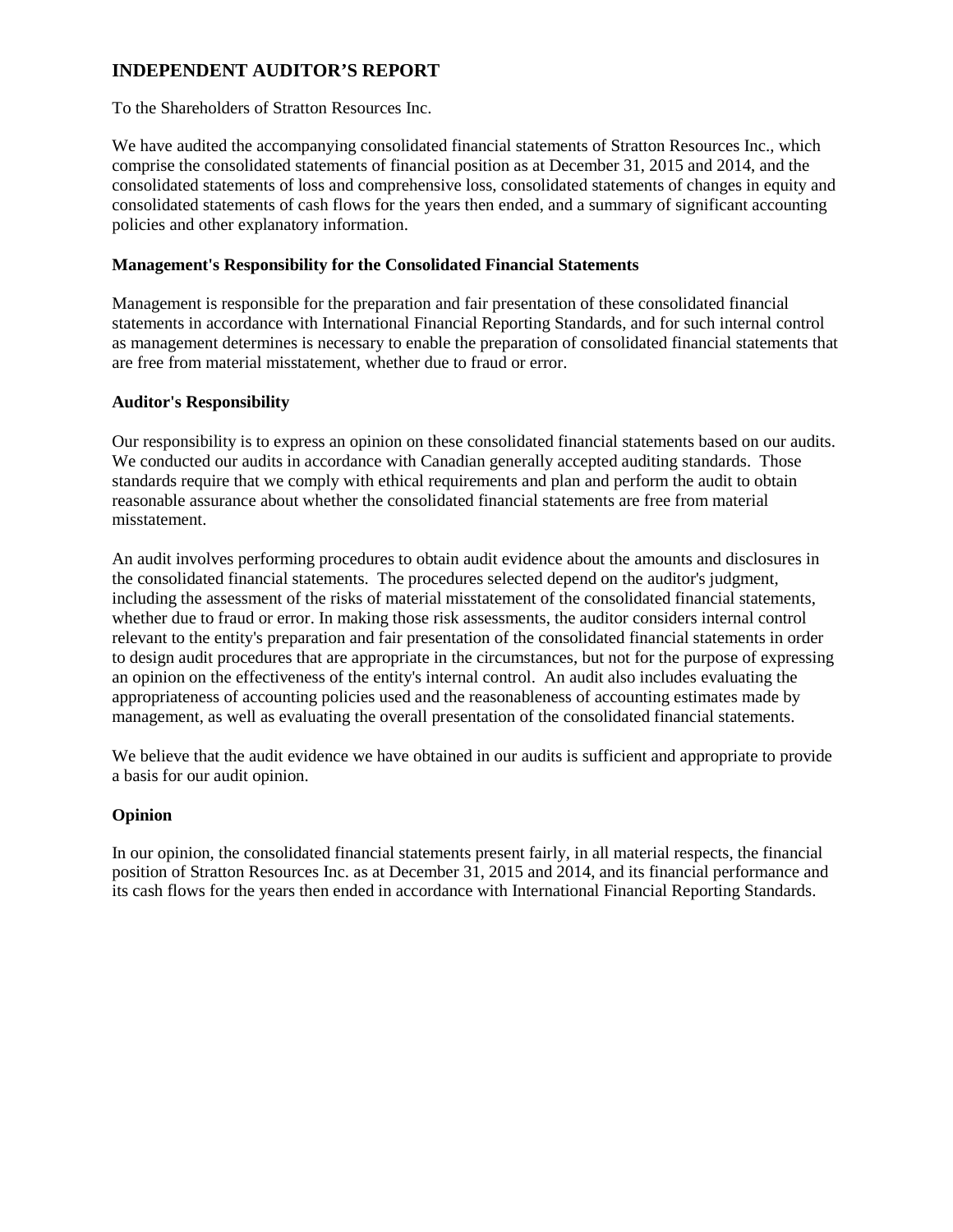### **Emphasis of Matter**

Without qualifying our opinion, we draw attention to Note 2(b) in the consolidated financial statements which indicates that the Company incurred a loss of \$460,357 during the year ended December 31, 2015 and had a net working capital deficiency of \$414,442 as at December 31, 2015. These conditions, along with other matters as set forth in Note  $2(b)$  indicate the existence of a material uncertainty that may cast significant doubt about the Company's ability to continue as a going concern.

*Signed "Deloitte LLP"*

Chartered Professional Accountants April 28, 2016 Vancouver, Canada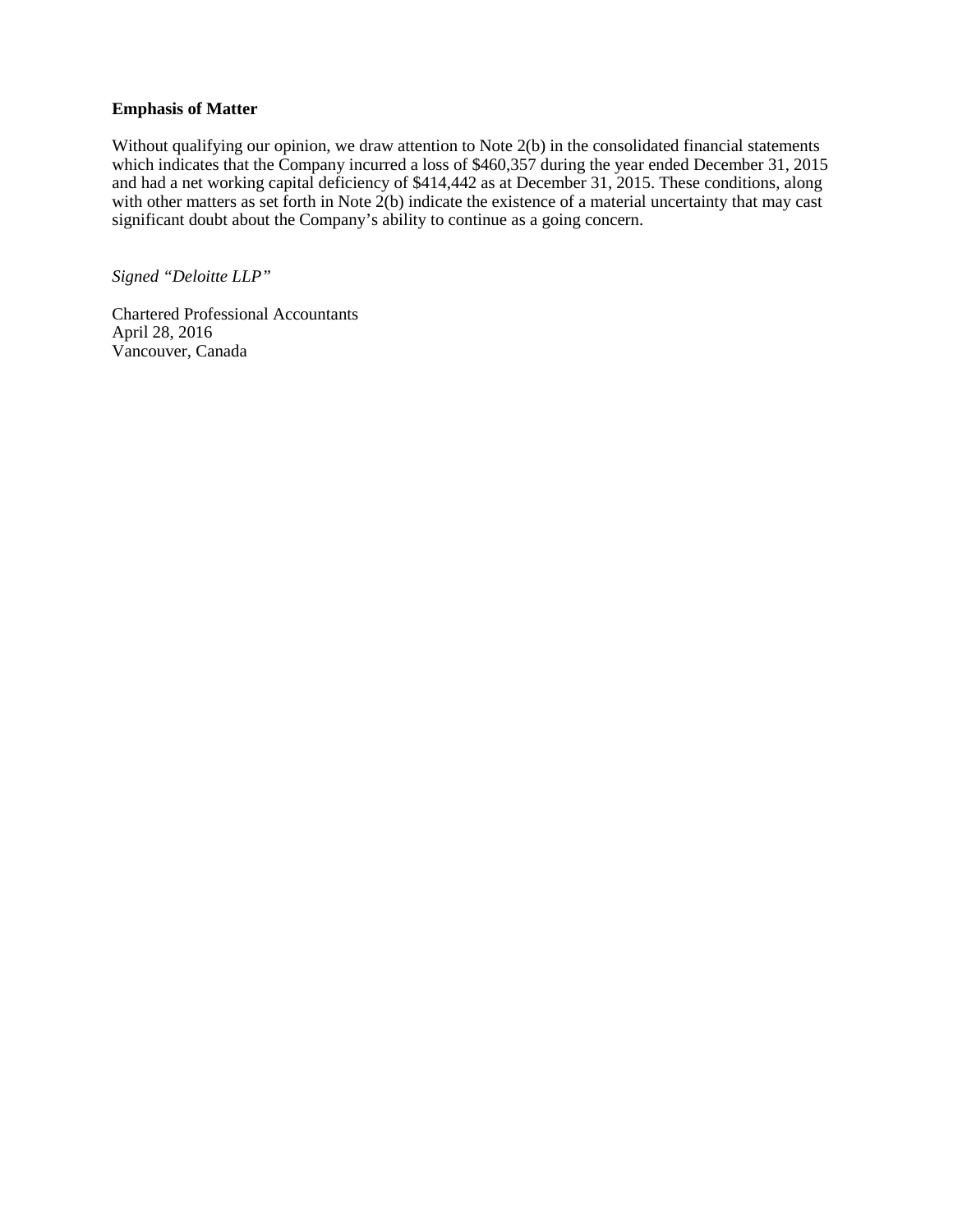**Consolidated Statements of Financial Position**

(Expressed in Canadian dollars)

|                                            | As at December 31,<br>2015 | As at December 31,<br>2014 |
|--------------------------------------------|----------------------------|----------------------------|
| <b>Assets</b>                              |                            |                            |
| <b>Current assets:</b>                     |                            |                            |
| Cash                                       | \$<br>215,521 \$           | 349,440                    |
| Amounts receivable (note 4)                | 1,097                      | 5,803                      |
| Prepaid expenses and deposits (note 8)     | 6,900                      | 6,879                      |
|                                            | 223,518                    | 362,122                    |
| Non-current assets:                        |                            |                            |
| Exploration and evaluation assets (note 5) |                            | 325,334                    |
| <b>Total assets</b>                        | \$<br>223,518              | \$<br>687,456              |
|                                            |                            |                            |
| <b>Liabilities and Equity</b>              |                            |                            |
| <b>Liabilities</b>                         |                            |                            |
| <b>Current liabilities:</b>                |                            |                            |
| Accounts payable and accrued liabilities   | \$<br>28,572 \$            | 32,153                     |
| Note payable (note 8)                      | 609,388                    | 609,388                    |
|                                            | 637,960                    | 641,541                    |
| <b>Equity</b>                              |                            |                            |
| Share capital (note 6)                     | 29,086,748                 | 29,086,748                 |
| Equity reserves (note 7)                   | 5,039,680                  | 5,039,680                  |
| Deficit                                    | (34, 540, 870)             | (34,080,513)               |
|                                            | (414, 442)                 | 45,915                     |
| <b>Total liabilities and equity</b>        | \$<br>223,518              | \$<br>687,456              |

Going concern (note 2(b))

Approved on behalf of the Board of Directors:

 *"Shawn Wallace" "Steve Cook"*  Director Director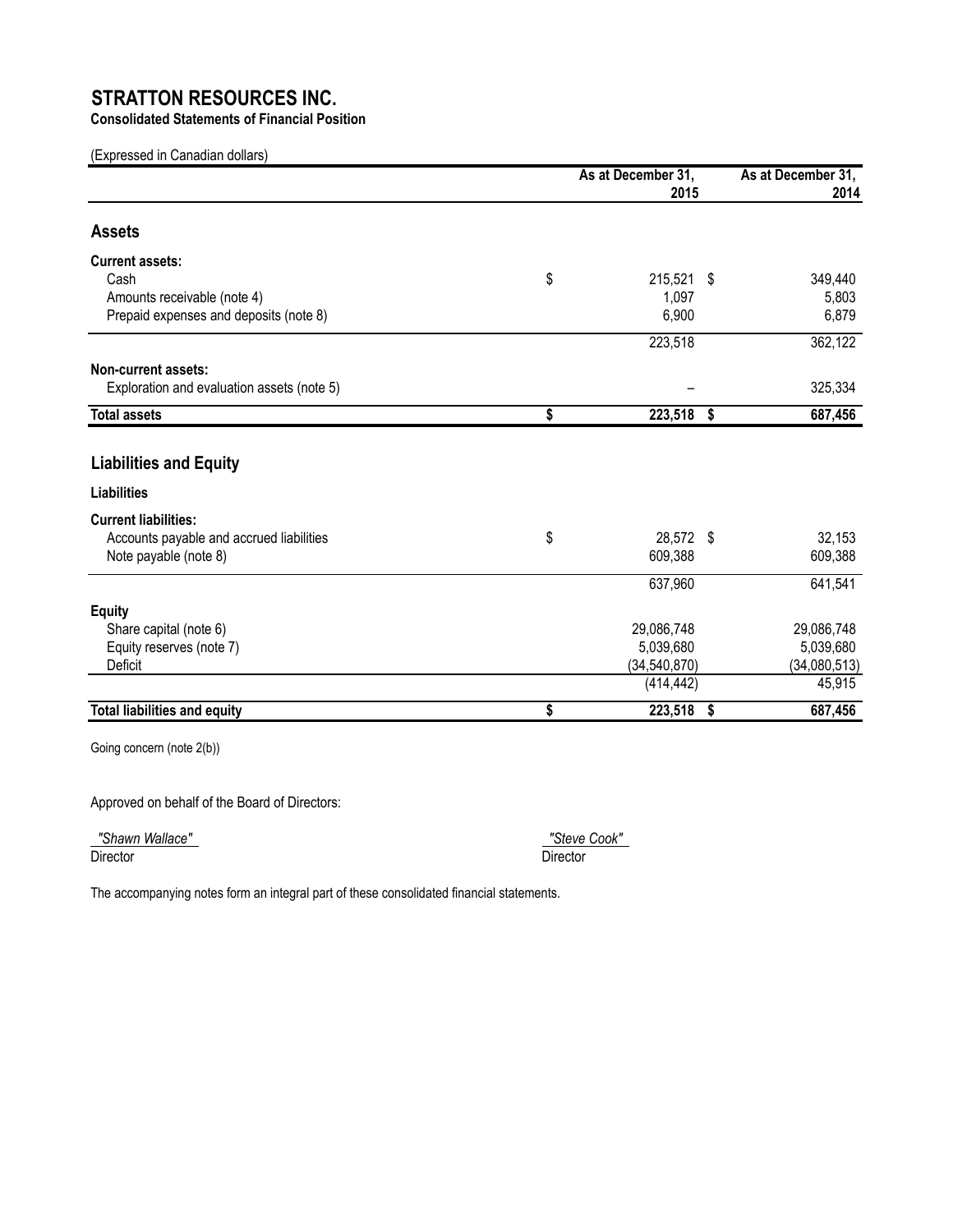### **Consolidated Statements of Loss and Comprehensive Loss**

(Expressed in Canadian dollars, except share amounts)

|                                                        |                   | Years ended December 31, |
|--------------------------------------------------------|-------------------|--------------------------|
|                                                        | 2015              | 2014                     |
| <b>Administration expenses:</b>                        |                   |                          |
| Consulting fees, directors' fees, wages and benefits   | \$<br>43,378 \$   | 43,675                   |
| Legal and professional fees                            | 31,934            | 26,570                   |
| Regulatory, transfer agent and shareholder information | 21,372            | 21,251                   |
| Office and administration                              | 34,687            | 31,347                   |
| Travel, marketing and investor relations               | 1,613             | 12,498                   |
| Bank charges                                           | 1,311             | 1,028                    |
|                                                        | 134,295           | 136,369                  |
| Other expenses (income):                               |                   |                          |
| Write-off exploration and evaluation assets (note 5)   | 325,334           |                          |
| Interest and other income                              | (1,714)           | (1, 197)                 |
| Project evaluation costs                               | 3,690             |                          |
| Gain on settlement of asset retirement obligations     |                   | (1,906)                  |
| Foreign exchange gain                                  | (1, 248)          | (379)                    |
|                                                        | 326,062           | (3, 482)                 |
| Net loss and comprehensive loss for the year           | \$<br>460,357 \$  | 132,887                  |
| Basic and diluted loss per share                       | \$<br>0.01<br>-\$ | 0.00                     |
| Weighted average number of common shares outstanding   |                   |                          |
| (basic and diluted) (note 13)                          | 36,724,164        | 36,724,164               |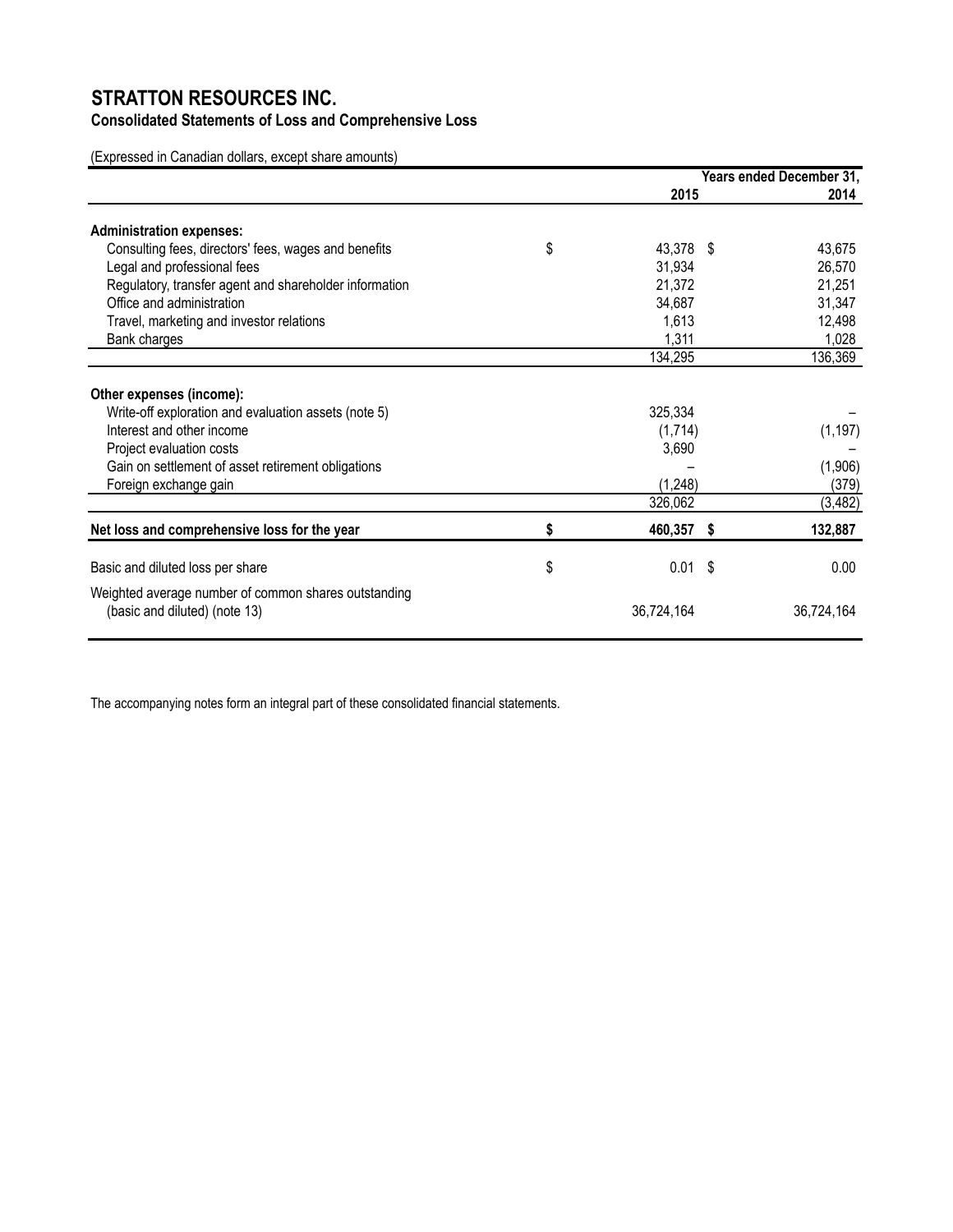### **Consolidated Statements of Loss and Comprehensive Loss**

(Expressed in Canadian dollars, except share amounts)

|                                                                                       |                   | Years ended December 31, |
|---------------------------------------------------------------------------------------|-------------------|--------------------------|
|                                                                                       | 2015              | 2014                     |
| <b>Administration expenses:</b>                                                       |                   |                          |
| Consulting fees, directors' fees, wages and benefits                                  | \$<br>43,378 \$   | 43,675                   |
| Legal and professional fees                                                           | 31,934            | 26,570                   |
| Regulatory, transfer agent and shareholder information                                | 21,372            | 21,251                   |
| Office and administration                                                             | 34,687            | 31,347                   |
| Travel, promotion and investor relations                                              | 1,613             | 12,498                   |
| Bank charges                                                                          | 1,311             | 1,028                    |
|                                                                                       | 134,295           | 136,369                  |
| Other expenses (income):                                                              |                   |                          |
| Write-off exploration and evaluation assets (note 5)                                  | 325,334           |                          |
| Interest and other income                                                             | (1,714)           | (1, 197)                 |
| Project evaluation costs                                                              | 3,690             |                          |
| Gain on settlement of asset retirement obligations                                    |                   | (1,906)                  |
| Foreign exchange gain                                                                 | (1, 248)          | (379)                    |
|                                                                                       | 326,062           | (3, 482)                 |
| Net loss and comprehensive loss for the year                                          | \$<br>460,357 \$  | 132,887                  |
| Basic and diluted loss per share                                                      | \$<br>0.01<br>-\$ | 0.00                     |
|                                                                                       |                   |                          |
| Weighted average number of common shares outstanding<br>(basic and diluted) (note 13) | 36,724,164        | 36,724,164               |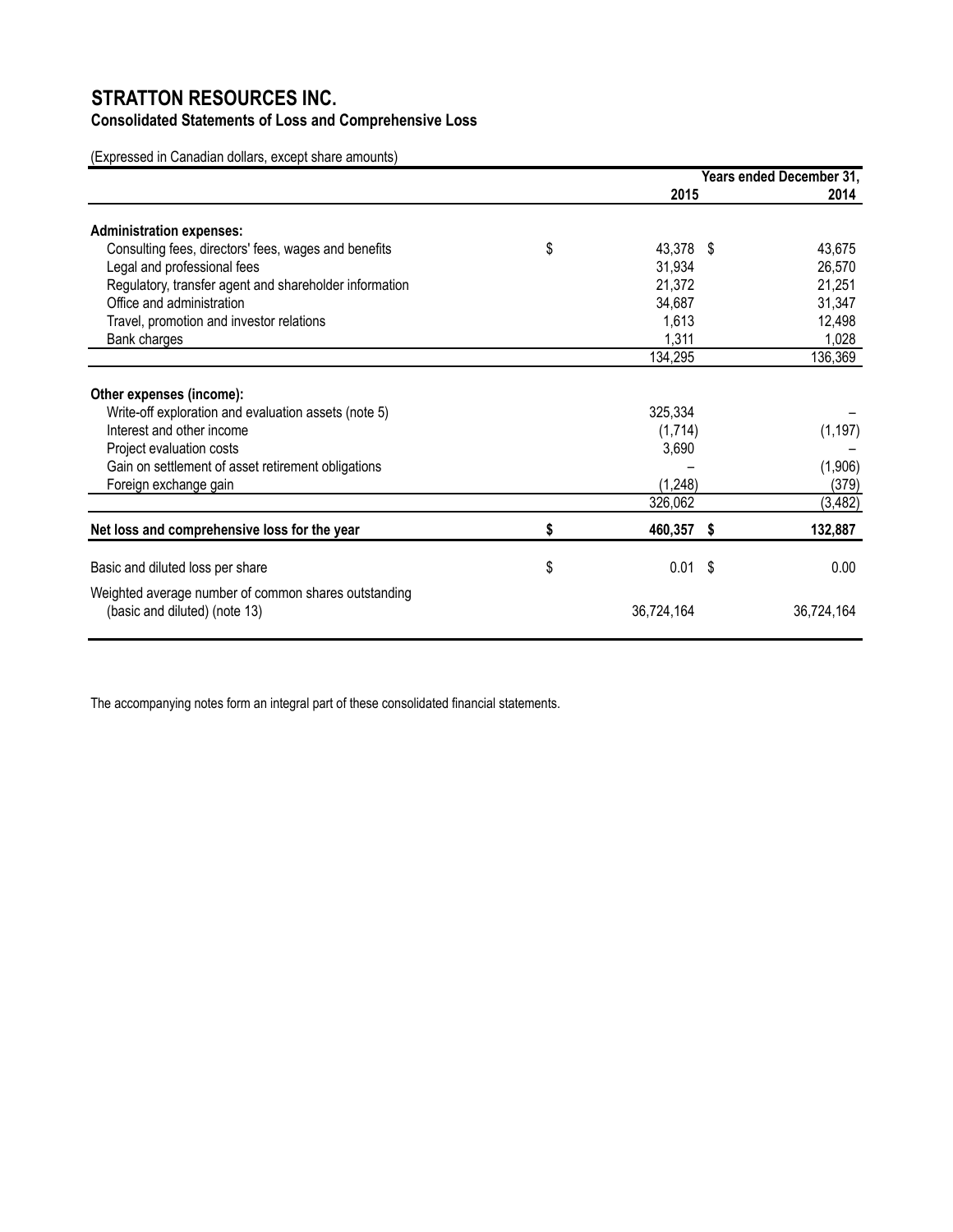### **Consolidated Statements of Changes in Equity**

(Expressed in Canadian dollars, except share amounts)

|                                                                                | Number of         |      | <b>Equity reserves</b><br>Share capital |  | <b>Deficit</b> | <b>Total</b> |               |                                 |                       |
|--------------------------------------------------------------------------------|-------------------|------|-----------------------------------------|--|----------------|--------------|---------------|---------------------------------|-----------------------|
|                                                                                | shares            |      |                                         |  |                | Share-based  | <b>Shares</b> |                                 |                       |
|                                                                                |                   |      |                                         |  | Warrants       | payments     | issuable      |                                 |                       |
| Balance at December 31, 2013<br>Net loss and comprehensive loss for the period | 36.724.164<br>-   | -S   | 29.086.748   \$                         |  | 1.696.913 \$   | 3.278.517    | 64.250        | $(33,947,626)$ \$<br>(132.887)  | 178.802<br>(132, 887) |
| Balance at December 31, 2014<br>Net loss and comprehensive loss for the period | 36.724.164<br>-   | - \$ | 29.086.748   \$                         |  | 1.696.913 \$   | 3.278.517    | 64.250        | $(34,080,513)$ \$<br>(460, 357) | 45.915<br>(460, 357)  |
| Balance at December, 2015                                                      | $36,724,164$ \ \$ |      | 29.086.748   \$                         |  | 1.696.913      | 3.278.517    | 64.250        | $(34.540.870)$ \$               | (414, 442)            |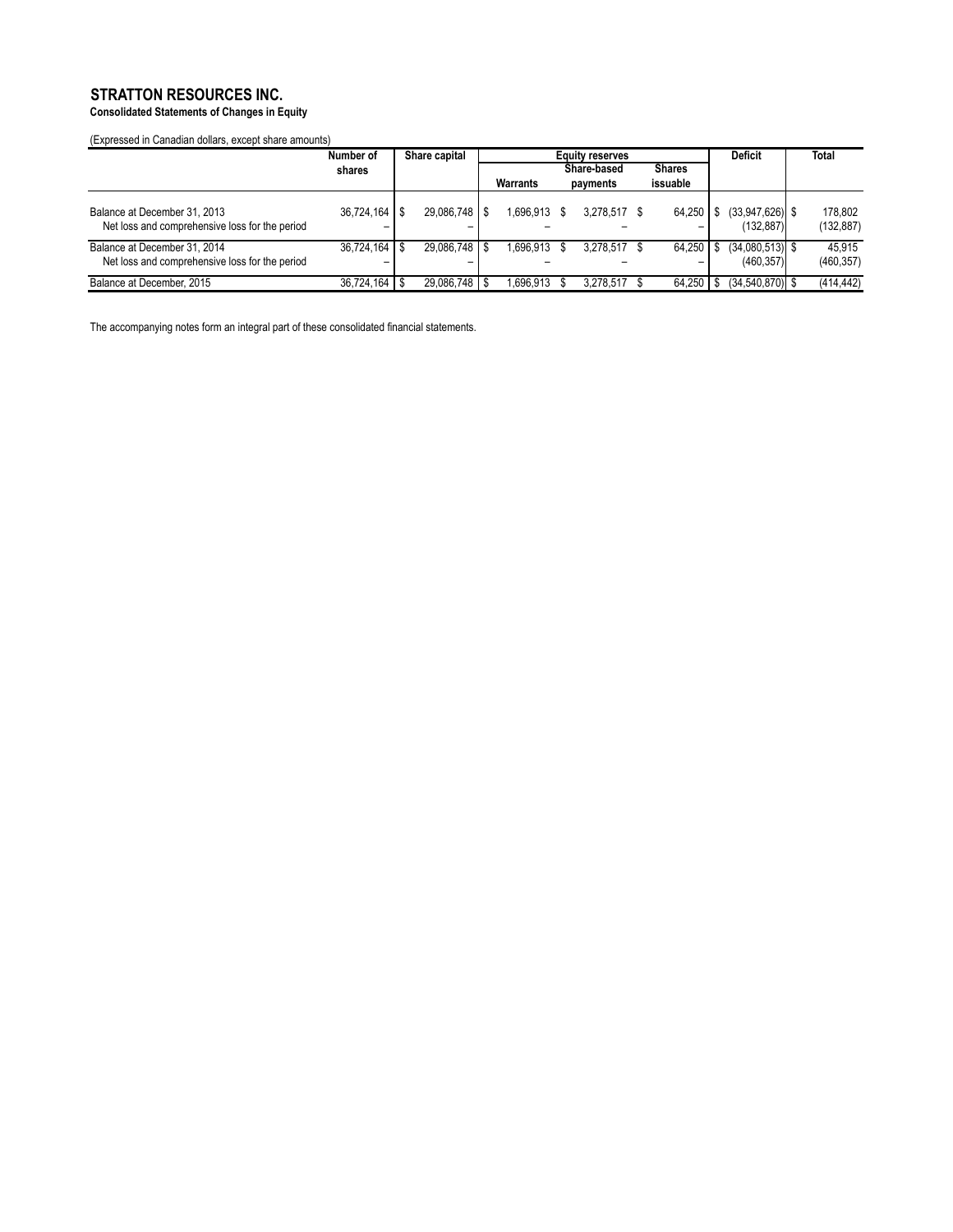**Consolidated Statements of Cash Flows**

(Expressed in Canadian dollars)

|                                                      | Years ended December 31, |    |            |  |
|------------------------------------------------------|--------------------------|----|------------|--|
|                                                      | 2015                     |    | 2014       |  |
| Cash (used in) provided by:                          |                          |    |            |  |
| <b>Operating activities:</b>                         |                          |    |            |  |
| Net loss and comprehensive loss for the year         | \$<br>(460, 357)         | \$ | (132, 887) |  |
| Items not involving cash:                            |                          |    |            |  |
| Gain on settlement of asset retirement obligations   |                          |    | (1,906)    |  |
| Unrealized foreign exchange loss                     | (1,290)                  |    | (679)      |  |
| Interest income classified as investing activity     | (1,714)                  |    | (1, 197)   |  |
| Reclamation expenditures                             |                          |    | (3,094)    |  |
| Write-off exploration and evaluation assets (note 5) | 325,334                  |    |            |  |
| Changes in non-cash working capital:                 |                          |    |            |  |
| Amounts receivable                                   | 4,706                    |    | 156,021    |  |
| Prepaid expenses and deposits                        | (21)                     |    | 6,260      |  |
| Accounts payable and accrued liabilities             | 6,454                    |    | (21, 220)  |  |
| Cash (used in) provided by operating activities      | (126, 888)               |    | 1,298      |  |
| Investing activities:                                |                          |    |            |  |
| Exploration and evaluation expenditures              | (10, 035)                |    | (1,000)    |  |
| Proceeds from refund of reclamation bond             |                          |    | 50,000     |  |
| Interest received                                    | 1,714                    |    | 1,197      |  |
| Cash (used in) provided by investing activities      | (8, 321)                 |    | 50,197     |  |
| Effect of foreign exchange rate changes on cash      | 1,290                    |    | 679        |  |
| (Decrease) increase in cash                          | (133, 919)               |    | 52,174     |  |
| Cash, beginning of the year                          | 349.440                  |    | 297,266    |  |
| Cash, end of year                                    | \$<br>215,521            | \$ | 349,440    |  |

Supplemental cash flow information (note 10)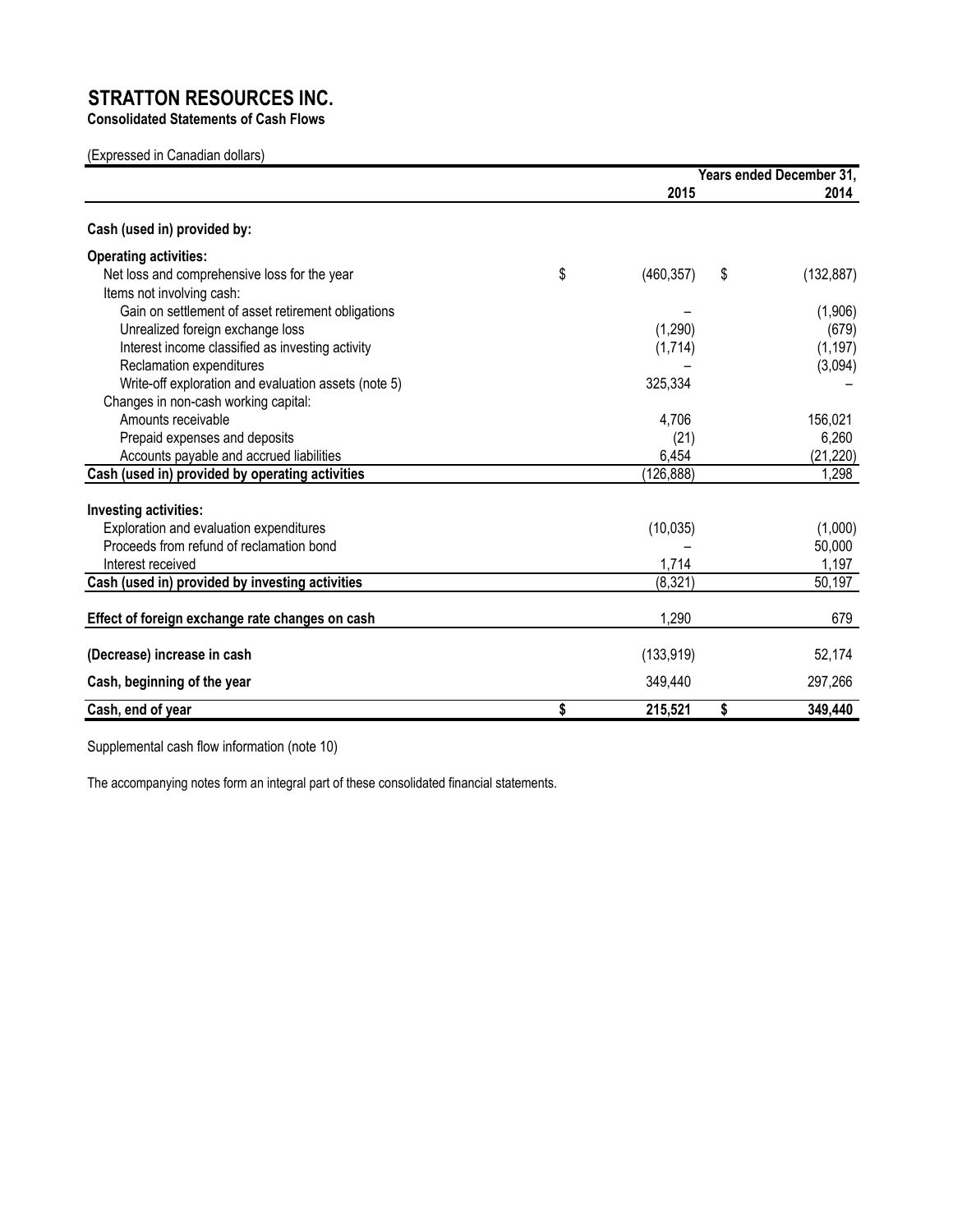Notes to Consolidated Financial Statements (*Expressed in Canadian Dollars, unless otherwise stated)*

#### Years ended December 31, 2015 and 2014

#### **1. Corporate information**

Stratton Resources Inc. ("the Company") is incorporated under the Business Corporations Act (British Columbia) and is listed on the TSX Venture Exchange ("the Exchange") as a Tier 2 mining issuer, and its shares trade under the symbol SI.V.

The Company and its subsidiaries are principally engaged in the acquisition, exploration, and development of mineral property interests in North America. The Company has not yet determined whether its mineral property interests contain economically recoverable mineral reserves. The Company's continuing operations and the underlying value and recoverability of the amounts shown for mineral property interests are entirely dependent upon the existence of economically recoverable mineral reserves, the ability of the Company to obtain the necessary financing to complete the exploration and development of its mineral property interests, obtaining the necessary mining permits, and on future profitable production or the proceeds from the disposition of the exploration and evaluation assets.

The head office and principal address of the Company is located at 1199 Hastings Street, Suite 600, Vancouver, British Columbia, V6E 3T5 Canada.

#### **2. Basis of presentation**

(a) Basis of preparation and consolidation

These consolidated financial statements have been prepared in accordance with International Financial Reporting Standards ("IFRS"),

These consolidated financial statements were authorized for issue and approved by the Board of Directors of the Company on April 28, 2016.

The consolidated financial statements have been prepared on a historical cost basis.

The Company's functional currency is the Canadian dollar, which is also the Company's presentation currency. These consolidated financial statements are presented in Canadian dollars, unless otherwise noted.

These consolidated financial statements include the financial statements of the Company and its wholly-owned subsidiaries as follows:

| Subsidiary                                         | Jurisdiction | Ownership |
|----------------------------------------------------|--------------|-----------|
| Stratton Resources (Canada) Inc.                   | Canada       | 100%      |
| Stratton Resources Holdings Corp. (inactive)       | Canada       | 100%      |
| Stratton Resources Holdings (USA) Corp. (inactive) | Arizona, USA | 100%      |
| Stratton Resources (USA) Corp. (inactive)          | Arizona, USA | 100%      |

Subsidiaries are fully consolidated from the date on which control is transferred to the Company. They are deconsolidated from the date that control ceases. Control exists when the Company has power over an investee, exposure or rights, to variable returns from its involvement with the investee and the ability to use its power over the investee to affect the amount of the Company's returns.

All intercompany balances and transactions have been eliminated on consolidation.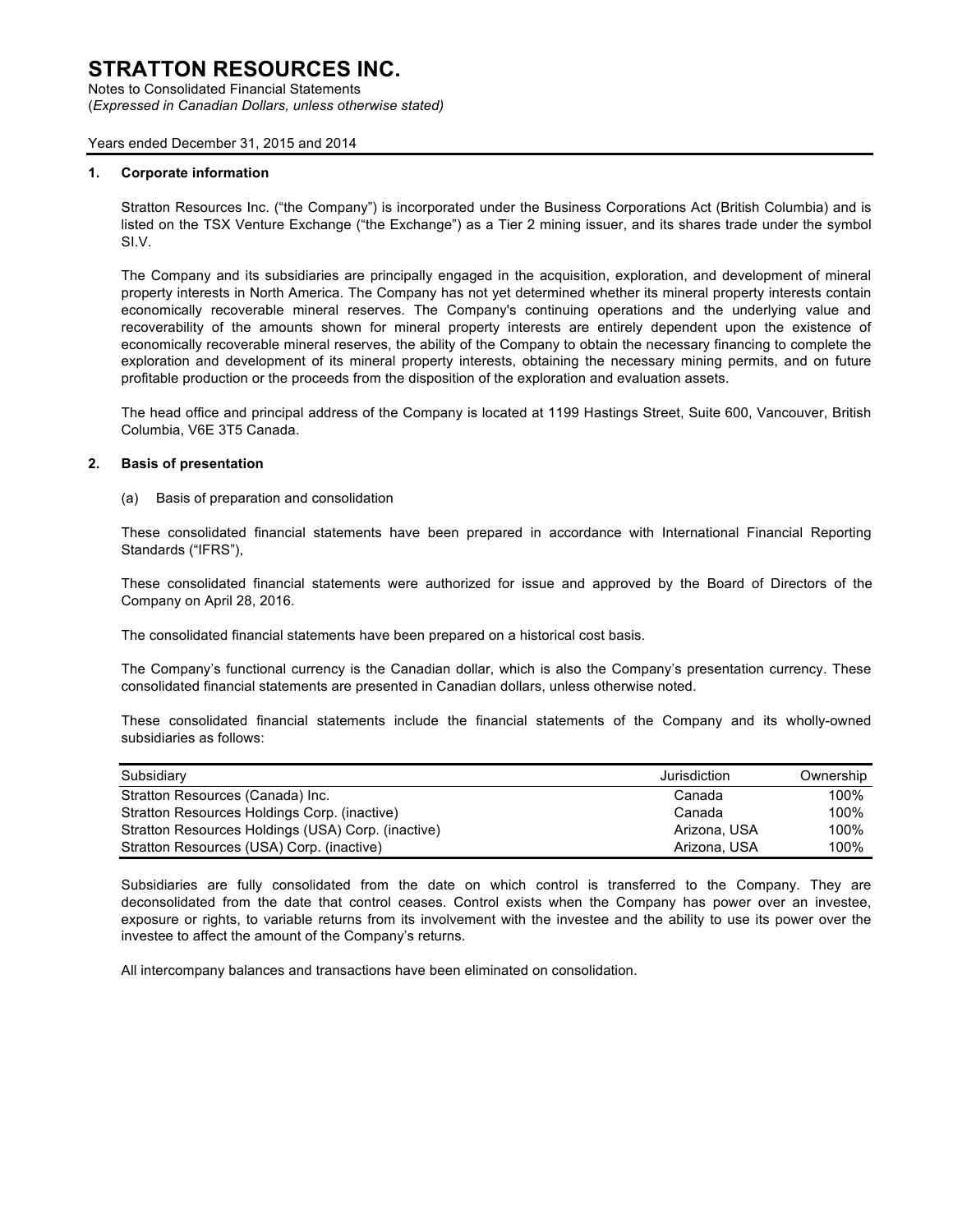Notes to Consolidated Financial Statements (*Expressed in Canadian Dollars, unless otherwise stated)*

#### Years ended December 31, 2015 and 2014

#### **2. Basis of presentation (continued)**

(b) Going concern of operations

These consolidated financial statements have been prepared on the assumption that the Company will continue to realize its assets and meet its liabilities in the normal course of business as a 'going concern'. The Company has incurred losses since inception and has no source of operating revenue. As at December 31, 2015, the Company has a net working capital deficit of \$414,442, incurred a net loss and comprehensive loss for the year of \$460,357 and had a deficit of \$34,540,870.

The cash balance of \$215,521 at December 31, 2015 is sufficient to meet the cash requirements for the Company's administrative overhead and maintaining its mineral interests for at least the next twelve months as long as the note payable (note 8) is not called. The note payable is due on demand, however, the holder a related party, has indicated in writing that they will not call the note payable within the next twelve months.

Management considers that the current economic environment is difficult and the outlook for junior exploration companies presents significant challenges in terms of raising funds through issuance of shares. The Company has been and remains dependent on its capacity to raise funds via equity issuances, under terms that are consistent with the best interests of shareholders, in order to finance its operations. The Company has been successful in raising equity financing in previous years, however, there can be no assurance the Company will continue to be. Management has instituted measures to preserve cash through significantly decreasing its corporate costs and exploration expenditures, and in addition, it has negotiated with related parties extended payment terms on outstanding payables. Management is also pursuing alternative sources of funding.

Management has concluded that the combination of these circumstances represent a material uncertainty that may cast significant doubt on the ability of the Company to continue as a going concern and, therefore, the Company may be unable to realize its assets and discharge its liabilities in the normal course of business. Nevertheless, Management has a reasonable expectation that the Company has adequate resources to continue its current operations for the foreseeable future.

These consolidated financial statements contain no provisions for adjustments which may become necessary if the Company becomes unable to continue on a 'going concern' basis. Such adjustments could be material.

(c) Critical accounting judgment and estimates

The preparation of the consolidated financial statements requires management to select accounting policies and make estimates and judgments that may have a significant impact on the consolidated financial statements. Estimates are continuously evaluated and are based on management's experience and expectations of future events that are believed to be reasonable under the circumstances. Actual outcomes may differ from these estimates.

Critical judgments exercised in applying accounting policies, apart from those involving estimates, that have the most significant effect on the amounts recognized in the consolidated financial statements are as follows:

i. Financial instruments

Financial assets and liabilities are classified upon initial recognition to various categories. The classification determines the method by which the financial instruments are measured on the statement of financial position subsequent to initial recognition and how changes in value are recorded. The classification may require the Company to make certain judgments, taking into account management's intention of the use of the financial instruments.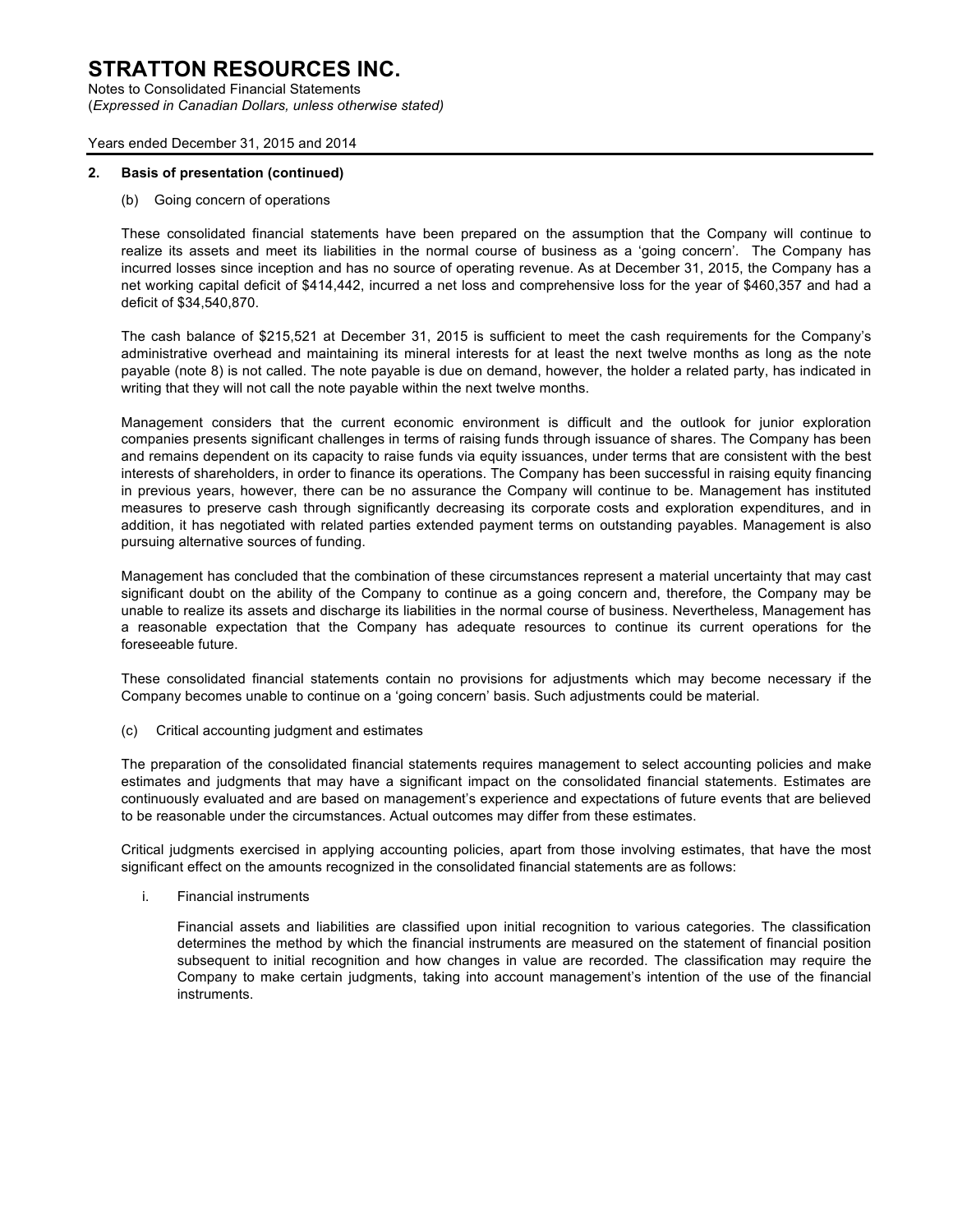Notes to Consolidated Financial Statements (*Expressed in Canadian Dollars, unless otherwise stated)*

#### Years ended December 31, 2015 and 2014

#### **2. Basis of presentation (continued)**

- (c) Critical accounting judgment and estimates (continued)
	- ii. Economic recoverability and probability of future economic benefits of mineral property interests

Management has determined that exploration drilling and evaluation of mineral properties and related costs incurred, which had been capitalized in connection with the Lunar project (note 5), are not economically recoverable. Management uses several criteria in its assessments of economic recoverability and probability of future economic benefit including geological data, history of conversion of mineral deposits to proven and probable reserves, scoping and feasibility studies, accessible facilities, existing permits and life of mine plans.

- (d) Key sources of estimation uncertainty that have a significant risk of causing a material adjustment to the carrying amounts of assets and liabilities are:
	- iii. Provisions

Provisions recognized in the financial statements involve judgments on the occurrence of future events, which could result in a material outlay for the Company. In determining whether an outlay will be material, the Company considers the expected future cash flows based on facts, historical experience and probabilities associated with such future events. Uncertainties exist with respect to estimates made by management and as a result, the actual expenditure may differ from amounts currently reported.

iv. Taxation

The provision for income taxes and composition of income tax assets and liabilities require management's judgment. The application of income tax legislation also requires judgments in order to interpret the various legislation and apply those findings to the Company's transactions.

Management judgment and estimates are required in assessing whether deferred tax assets and certain deferred tax liabilities are recognized in the consolidated balance sheet. Judgments are made as to whether future taxable profits will be available in order to recognize certain deferred tax assets. Assumptions about the generation of future taxable profits depend on management's estimates of future cash flows. These depend on estimates of future production and sales volumes, commodity prices, reserves, operating costs, and other capital management transactions. These judgments and assumptions are subject to risk and uncertainty, therefore there is a possibility that changes in circumstances will alter expectations, which may impact the amount of deferred tax assets and deferred tax liabilities recognized on the consolidated balance sheet and the benefit of other tax losses and temporary differences not yet recognized.

v. Valuation of financial instruments

Financial instrument estimates are based on either unadjusted quoted prices in active markets or direct or indirect observable inputs in accordance with the definitions of the financial instruments.

#### **3. Summary of significant accounting policies**

The accounting policies set out below are those effective for the years ending December 31, 2015 and 2014, and have been applied consistently to all periods presented in these consolidated financial statements.

#### (a) Foreign currency translation

Transactions in foreign currencies are initially recorded at the functional currency by the use of the exchange rate in effect at the date of the transaction. Unsettled monetary assets and liabilities denominated in foreign currencies are translated into the functional currency by using the exchange rate in effect at the statement of financial position date and the related translation differences are recognised in net income (loss).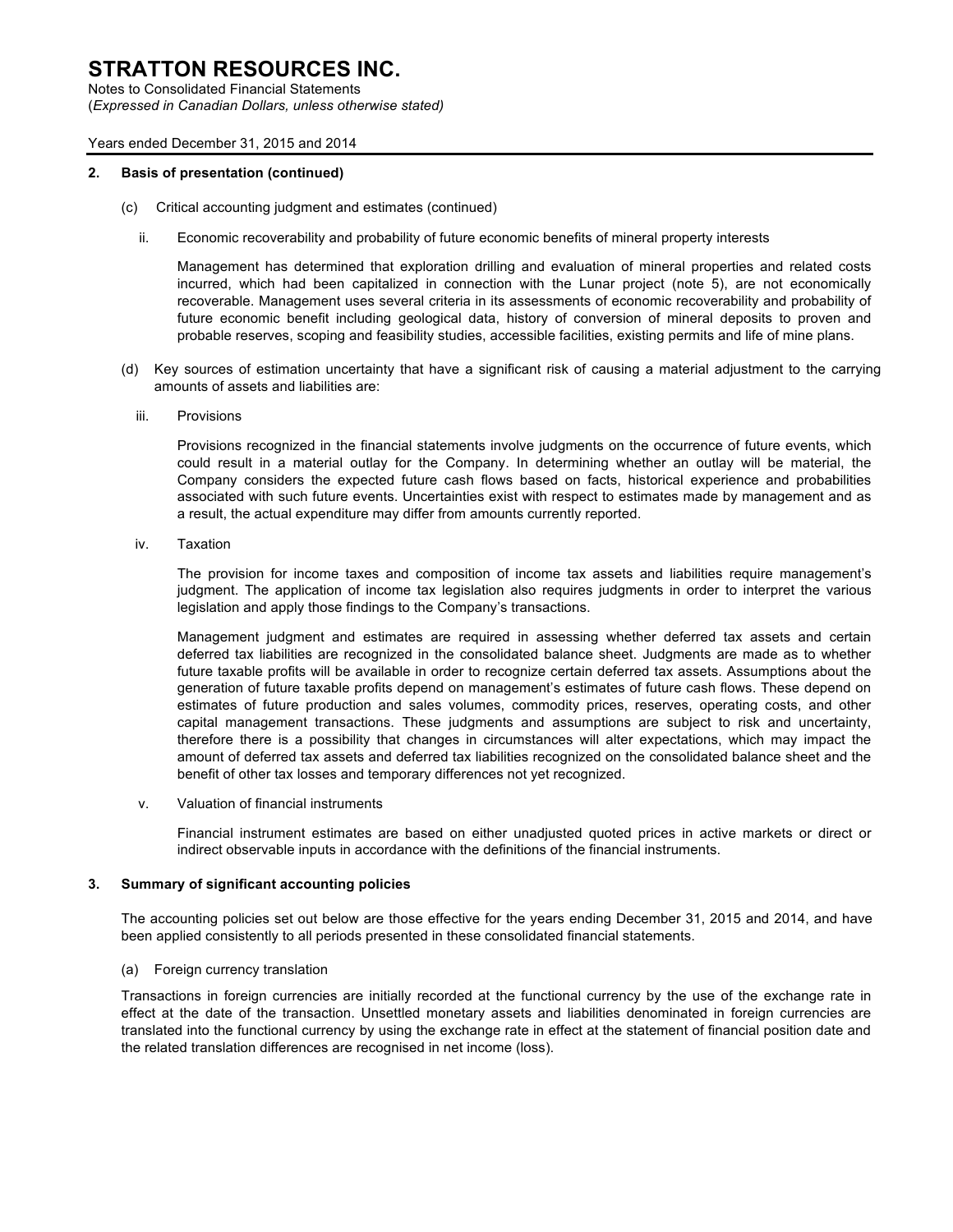Notes to Consolidated Financial Statements (*Expressed in Canadian Dollars, unless otherwise stated)*

#### Years ended December 31, 2015 and 2014

#### **3. Summary of significant accounting policies (continued)**

(a) Foreign currency translation (continued)

Non-monetary items that are measured at historical cost in a foreign currency are translated using the exchange rate in effect at the dates of the initial transactions and are not subsequently remeasured. Non-monetary items measured at fair value in a foreign currency are translated using the exchange rates at the date when the fair value is determined and related translation differences are recognized in net income (loss) or other comprehensive income (loss) consistent with where the gain or loss on the underlying non-monetary asset or liability has been recognized.

#### (b) Financial instruments

i. Financial assets

The Company's financial assets are comprised of cash and amounts receivable. All financial assets are initially recorded at fair value plus directly attributable transaction costs except for fair value through profit or loss where costs are expensed and designated upon inception into one of four categories: at fair value through profit or loss, held-tomaturity, available-for-sale, or loans and receivables.

Subsequent to initial recognition, the financial assets are measured in accordance with the following:

- Financial assets classified as fair value through profit or loss ("FVTPL") are measured at fair value. All gains and losses resulting from changes in their fair value are included in the net income / loss in the period in which they arise.
- Held-to-maturity investments, and loans and receivables are initially measured at fair value and subsequently measured at amortized cost. Amortization of premiums or discounts and transaction costs are amortized into net income / loss, using the effective interest method less any impairment.
- Available-for-sale financial assets are measured at fair value, with unrealized gains and losses recorded in other comprehensive income until the asset is sold, at which time they will be recorded in net income / loss. Significant or prolonged declines in the fair value of available-for-sale financial assets are recorded in net income / loss.
- Loans and receivables are financial assets with fixed or determinable payments that are not quoted in an active market. Subsequent to initial recognition, loans and receivables are measured at amortized cost using the effective interest method, less any impairment losses, with gains and losses recognized in net income / loss in the period that the asset is derecognized or impaired. Cash and cash equivalents, receivables, and reclamation bond are classified as loans and receivables.

Derivatives embedded in other financial instruments or non-financial contracts (the "host instrument") are treated as separate derivatives with fair value changes recognized in net income / loss when their economic characteristics and risks are not clearly and closely related to those of the host instrument, and the combined instrument or contract is not held for trading. Free-standing derivatives that meet the definition of an asset or liability are measured at their fair value and reported in the Company's financial statements. There were no embedded or free-standing derivatives identified in a review of the Company's contracts.

The Company assesses at each reporting period date whether there is any objective evidence that a financial asset or a group of financial assets is impaired. A financial asset or group of financial assets is deemed to be impaired if there is objective evidence that as a result of one or more events that occurred after the initial recognition of the financial asset, the estimated future cash flows of the financial asset or the group of financial assets have been negatively impacted.

#### ii. Financial liabilities

The Company's financial liabilities are comprised of accounts payable and accrued liabilities and note payable. All financial liabilities are initially recorded at fair value and designated upon inception as fair value through profit or loss or other liabilities.

Subsequent to initial recognition, the financial liabilities are measured in accordance with the following: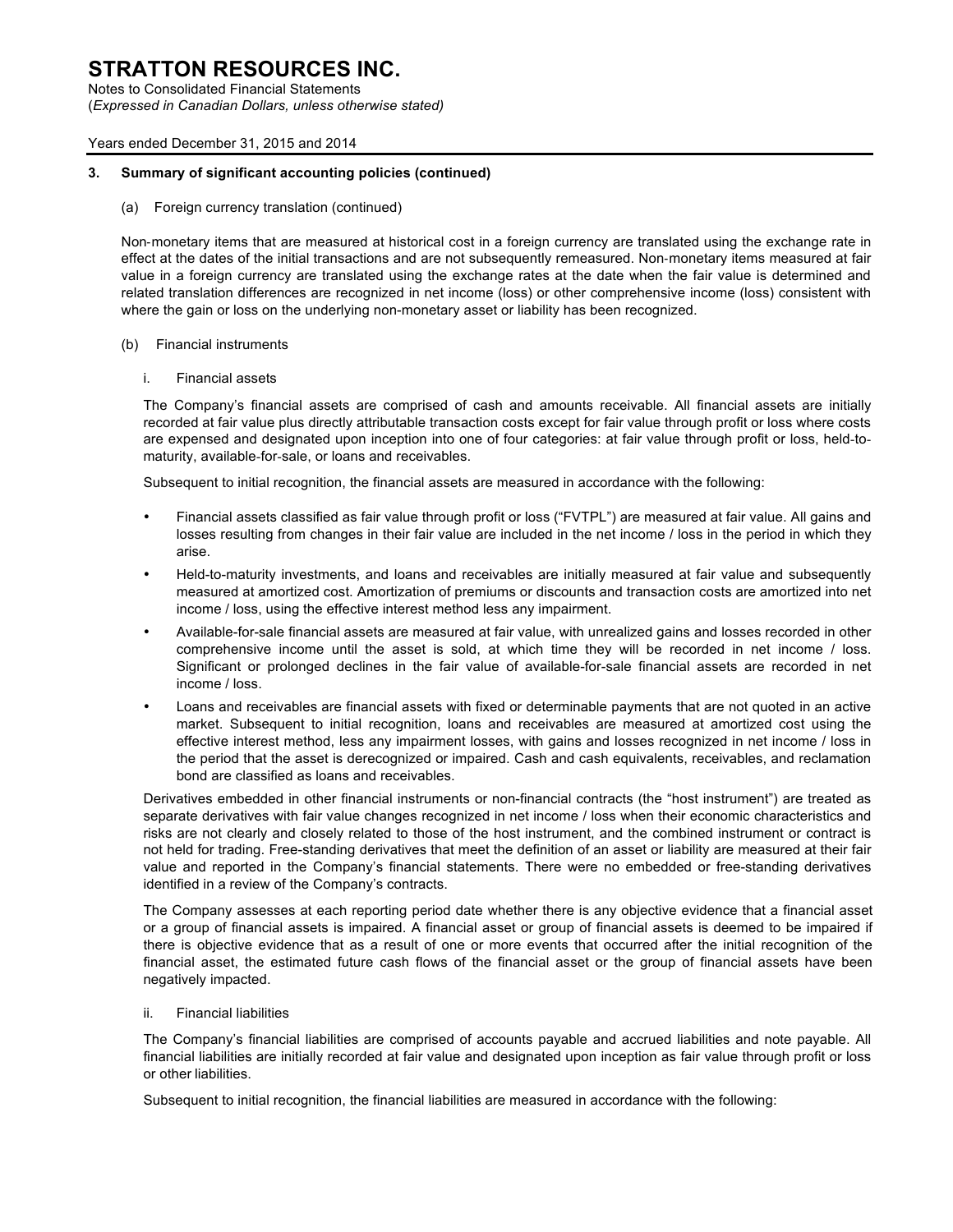Notes to Consolidated Financial Statements (*Expressed in Canadian Dollars, unless otherwise stated)*

#### Years ended December 31, 2015 and 2014

#### **3. Summary of significant accounting policies (continued)**

- (b) Financial instruments (continued)
	- Financial liabilities classified as other liabilities are initially recognized at fair value net of any transaction costs. After initial recognition, other liabilities are subsequently measured at amortized cost using the effective interest method. The effective interest method is a method of calculating the amortized cost of a financial liability and of allocating interest expense over the relevant period. The effective interest rate is the rate that exactly discounts estimated future cash payments through the expected life of the financial liability, or, where appropriate, a shorter period. The Company's trade payables and other are classified as other liabilities. Trade payable amounts are unsecured and are usually paid within 30 days of recognition.
	- Financial liabilities classified as fair value through profit or loss include financial liabilities held for trading and financial liabilities designated upon initial recognition as fair value through profit or loss. Derivatives, including separated embedded derivatives are also classified as held for trading unless they are designated as effective hedging instruments. Fair value changes on financial liabilities classified as fair value through profit or loss are recognized through the net income / loss. At December 31, 2015, and December 31, 2014, the Company had not classified any financial liabilities as fair value through profit or loss.
- (c) Exploration and evaluation assets

The Company accounts for exploration and evaluation expenditures in accordance with IFRS 6 - Exploration for and Evaluation of Mineral Resources ("IFRS 6").

Exploration and evaluation expenditures include the costs of acquiring licenses, costs associated with exploration and evaluation activity, and the fair value (at acquisition date) of exploration and evaluation assets acquired in a business combination or asset acquisition. Exploration costs include value-added taxes incurred in foreign jurisdictions when recoverability of these taxes is uncertain. Exploration and evaluation expenditures are capitalized until properties are determined to contain economically recoverable mineral resources, are abandoned or the interest is sold. Option payments received are credited against the deferred exploration and evaluation expenditures. No gain or loss on disposition of a partial interest is recorded until all carrying costs of the interest have been offset by proceeds of sale or option payments received.

Costs incurred before the Company has obtained the legal rights to explore an area are recognized in the net income / loss. Capitalized costs are only allocated to the extent that these costs can be related directly to operational activities in the relevant area of interest where it is considered likely to be recoverable by future exploitation or sale or where the activities have not reached a stage which permits a reasonable assessment of the existence of economically recoverable mineral resources.

Exploration and evaluation assets are assessed for impairment when (i) sufficient data exists to determine technical feasibility and commercial viability, and (ii) facts and circumstances suggest that the carrying amount exceeds the recoverable amount.

Once the technical feasibility and commercial viability of the extraction of mineral resources in an area of interest are demonstrable, deferred exploration and evaluation expenditures attributable to that area of interest are first tested for impairment and then reclassified to mineral interests and development assets within property and equipment. Recoverability of the carrying amount of the exploration and evaluation assets is dependent on successful development and commercial exploitation, or alternatively, sale of the respective areas of interest.

(d) Impairment of non-financial assets

At each reporting date, the Company reviews the carrying amounts of its tangible and intangible assets to determine whether there is an indication that those assets have suffered an impairment loss. If any such indication exists, the recoverable amount of the asset is estimated in order to determine the extent of the impairment loss (if any). Where it is not possible to estimate the recoverable amount of an individual asset, the Company estimates the recoverable amount of the cash generating unit ("CGU") to which the asset belongs.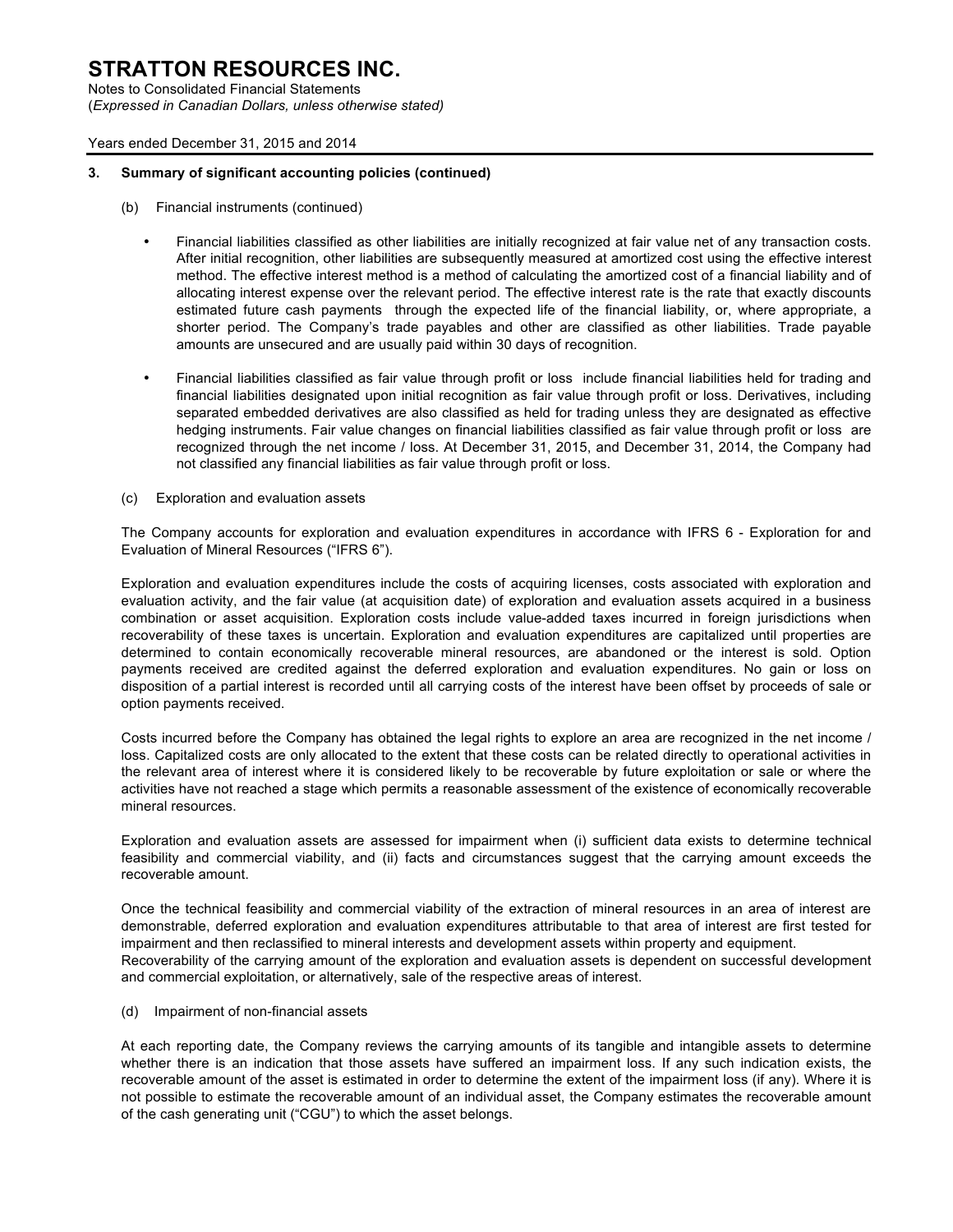Notes to Consolidated Financial Statements (*Expressed in Canadian Dollars, unless otherwise stated)*

#### Years ended December 31, 2015 and 2014

#### **3. Summary of significant accounting policies (continued)**

(d) Impairment of non-financial assets (continued)

The recoverable amount of a CGU or asset is the higher of fair value less costs to sell and value in use. In assessing value in use, the estimated future cash flows are discounted to their present value using a pre tax discount rate that reflects current market assessments of the time value of money and the risks specific to the asset.

If the recoverable amount of an asset or CGU is estimated to be less than its carrying amount, the carrying amount of the asset or CGU is reduced to its recoverable amount. An impairment loss is recognized immediately in net earnings (loss), unless the relevant assets are carried at a revalued amount, in which case the impairment loss is treated as a revaluation decrease.

Where an impairment loss subsequently reverses, the carrying amount of the asset or CGU is increased to the revised estimate of its recoverable amount, but so that the increased carrying amount does not exceed the net carrying amount that would have been determined had no impairment loss been recognized for the asset or CGU in prior years.

(e) Provisions

Provisions are recorded when a present legal or constructive obligation exists as a result of past events where it is probable that an outflow of resources embodying economic benefit will be required to settle the obligation, and a reliable estimate of the amount of the obligation can be made.

(f) Loss per share

Basic earnings / loss per share is calculated by dividing net income available to common shareholders by the weighted average number of common shares outstanding during the relevant period. Diluted earnings / loss per share is calculated by dividing net income or loss applicable to common shareholders by the weighted average number of diluted common shares outstanding during the year. Diluted common shares reflect the potential dilutive effect of exercising the stock options and warrants based on the treasury stock method.

#### (g) Share-based payments

From time to time, the Company grants stock options to employees and non-employees. An individual is classified as an employee, versus a non-employee, when the individual is an employee for legal or tax purposes (direct employee) or provides services similar to those performed by a direct employee.

Where equity-settled share options are awarded to employees the fair value of the options, estimated using the Black-Scholes option pricing model, at the date of grant is charged to the net income / loss over the vesting period. Performance vesting conditions are taken into account by adjusting the number of equity instruments expected to vest at each reporting date so that, ultimately, the cumulative amount recognized over the vesting period is based on the number of options that eventually vest.

Where the terms and conditions of options are modified before they vest, the increase in the fair value of the options, measured immediately before and after the modification, is also charged to the net income / loss over the remaining vesting period.

Where equity instruments are granted to non-employees, they are recorded at the fair value of the goods or services received in the net income / loss, unless they are related to the issuance of shares. Amounts related to the issuance of shares are recorded as a reduction of share capital.

When the value of goods or services received in exchange for the share-based payment cannot be reliably estimated, the fair value is measured by use of a valuation model. The expected life used in the model is adjusted, based on management's best estimate, for the effects of non-transferability, exercise restrictions, and behavioral considerations.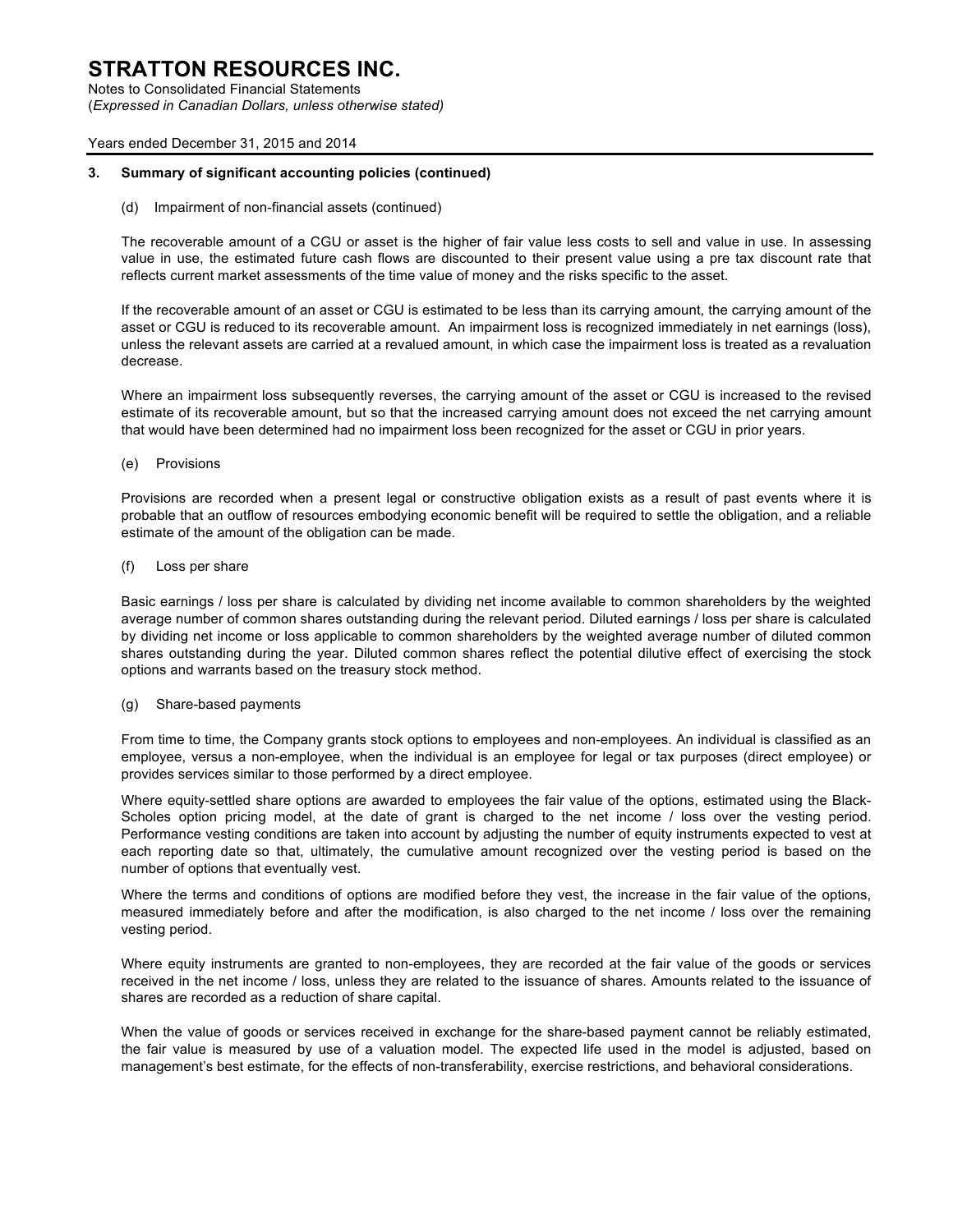Notes to Consolidated Financial Statements (*Expressed in Canadian Dollars, unless otherwise stated)*

#### Years ended December 31, 2015 and 2014

#### **3. Summary of significant accounting policies (continued)**

(g) Share-based payments (continued)

All equity-settled share-based payments are reflected in share-based payment reserve, until exercised. Upon exercise shares are issued from treasury and the amount reflected in share-based payment reserve is credited to share capital along with any consideration paid.

Where a grant of options is cancelled or settled during the vesting period, excluding forfeitures when vesting conditions are not satisfied, the Company immediately accounts for the cancellation as an acceleration of vesting and recognizes the amount that otherwise would have been recognized for services received over the remainder of the vesting period.

Any payment made to the employee on the cancellation is accounted for as the repurchase of an equity interest except to the extent the payment exceeds the fair value of the equity instrument granted, measured at the repurchase date. Any such excess is recognized as an expense.

(h) Income taxes

Income tax expense comprises current and deferred tax. Income tax is recognized in net income / loss except to the extent that it relates to a business combination, or items recognized directly in equity or in other comprehensive income / loss.

Current tax expense is the expected tax payable on the taxable income for the year, using tax rates enacted or substantively enacted at period end, adjusted for amendments to tax payable with regards to previous years.

Deferred tax is provided using the liability method, providing for temporary differences between the carrying amounts of assets and liabilities for financial reporting purposes and the amounts used for taxation purposes. The amount of deferred tax provided is based on the expected manner of realization or settlement of the carrying amount of assets and liabilities, using tax rates enacted or substantively enacted at the financial position statement date.

A deferred tax asset is recognized only to the extent that it is probable that future taxable profits will be available against which the asset can be utilized. To the extent that the Company does not consider it probable that a deferred tax asset will be recovered, a reduction in the asset is recognized. Deferred tax assets and liabilities are offset when there is a legally enforceable right to set off current tax assets against current tax liabilities and when they relate to income taxes levied by the same taxation authority and the Company intends to settle its current tax assets and liabilities on a net basis.

(i) Changes in accounting policies

The Company has not applied the following revised or new IFRS that have been issued but were not yet effective at the reporting date.

#### Revenue Recognition

In May 2014, the IASB issued IFRS 15 – Revenue from Contracts with Customers ("IFRS 15") which supersedes IAS 11 – Construction Contracts, IAS 18 – Revenue, IFRIC 13 – Customer Loyalty Programmes, IFRIC 15 – Agreements for the Construction of Real Estate, IFRIC 18 – Transfers of Assets from Customers, and SIC 31 – Revenue – Barter Transactions Involving Advertising Services. IFRS 15 establishes a single five-step model framework for determining the nature, amount, timing and uncertainty of revenue and cash flows arising from a contract with a customer. The standard is currently mandatory for annual periods beginning on or after January 1, 2018, with early adoption permitted. The Company is currently evaluating the impact of the adoption of this standard on its consolidated financial statements.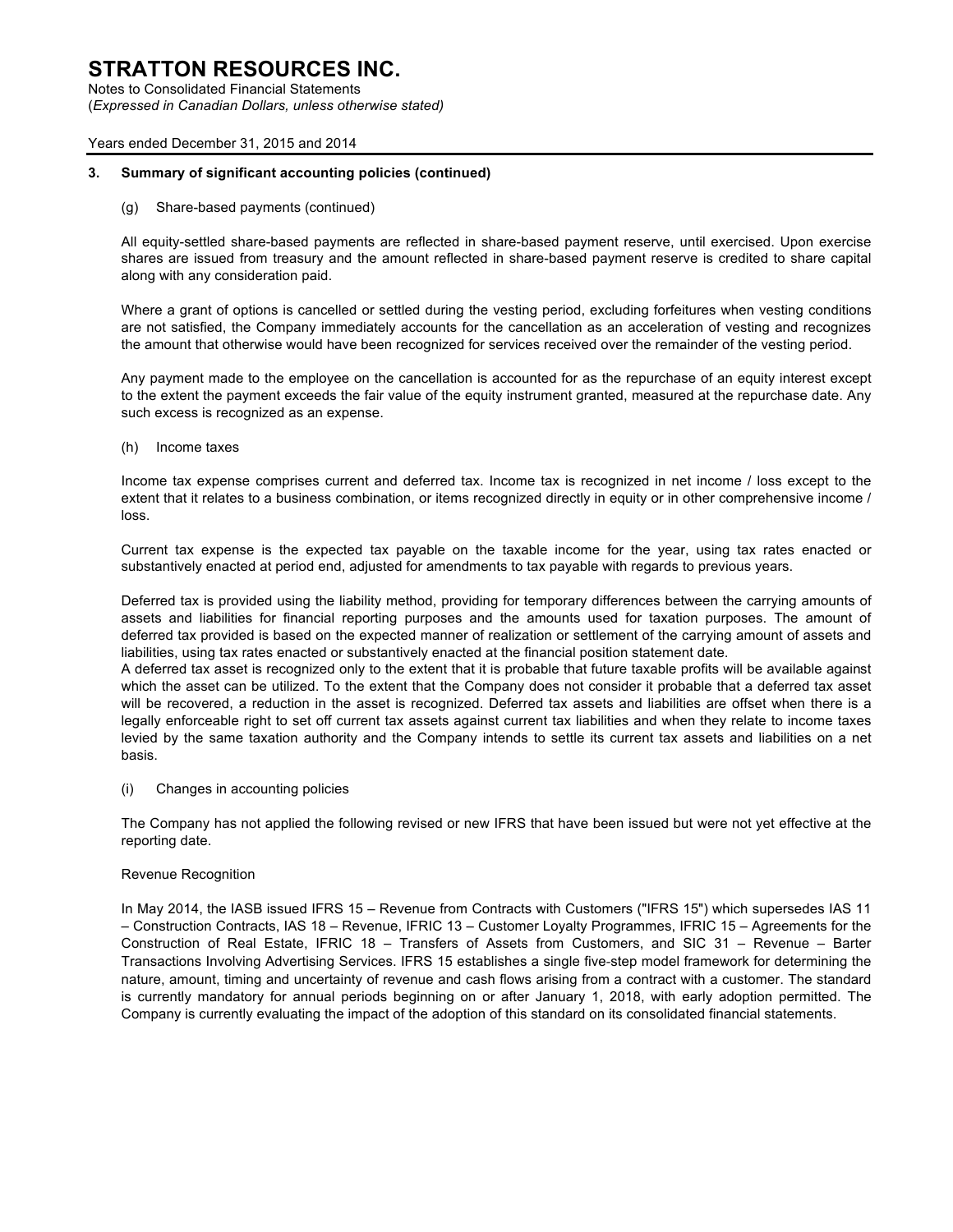Notes to Consolidated Financial Statements (*Expressed in Canadian Dollars, unless otherwise stated)*

#### Years ended December 31, 2015 and 2014

#### **3. Summary of significant accounting policies (continued)**

(i) Changes in accounting policies (continued)

#### Financial instruments

In July 2014, the IASB issued the final version of IFRS 9 – Financial Instruments ("IFRS 9") to replace IAS 39 – Financial Instruments: Recognition and Measurement. IFRS 9 provides a revised model for recognition and measurement of financial instruments and a single, forward-looking "expected loss" impairment model. IFRS 9 also includes a substantially reformed approach to hedge accounting. The standard is effective for annual periods beginning on or after January 1, 2018, with early adoption permitted. The Company is currently evaluating the impact of the adoption of this standard on its consolidated financial statements.

#### Leases

In January 2016, the IASB published a new accounting standard, IFRS 16 – Leases ("IFRS 16") which supersedes IAS 17 – Leases. IFRS 16 specifies how to recognize, measure, present and disclose leases. The standard provides a single lessee accounting model, requiring the recognition of assets and liabilities for all leases, unless the lease term is 12 months or less or the underlying asset has a low value. The standard is effective for annual periods beginning on or after January 1, 2019, with early adoption permitted if IFRS 15, has also been applied. The Company is currently evaluating the impact of the adoption of this standard on its consolidated financial statements.

#### **4. Amounts receivable**

|                                                              | December 31,<br>2015           | December 31,<br>2014 |
|--------------------------------------------------------------|--------------------------------|----------------------|
| British Columbia mining exploration<br>tax credit ("BCMETC") | \$<br>$\overline{\phantom{a}}$ | \$3,011              |
| Other receivables                                            | 1.097                          | 2,792                |
|                                                              | \$1.097                        | \$5,803              |

During the year ended December 31, 2015, the Company collected \$3,011 (December 31, 2014 - \$157,224) in BC tax credits in the form of the BCMETC.

#### **5. Evaluation and exploration assets**

#### Lunar – Molybdenum Prospect

On August 17, 2011, the Company entered into an agreement with Homegold Resources Ltd ("Homegold"), a British Columbia company, to acquire 30 claims (12,509 hectares) known as the Lunar property ("Lunar"), in British Columbia for \$70,000 and a number of contingently issuable shares as described below. The \$70,000 was paid to Homegold against transfer of the claims to the Company. Subsequent to that, the Company staked additional 9 claims adjacent to Lunar.

Under the terms of the agreement, in the event the Company spends \$2,000,000 on exploring the Lunar claims, it will issue 50,000 common shares to Homegold and 50,000 to Xstract Resources Inc. ("Xstract"), a British Columbia company, as consideration for Xtracts's previous legal rights to the Lunar property. If the Company spends an additional \$3,000,000 it will issue an additional 150,000 shares to Xstract and upon spending a further \$5,000,000 (\$10,000,000 total), the Company will issue Xstract a further 250,000 shares. In the event of a commercial production decision another \$500,000 will be paid to Homegold and after 6 years a minimum \$72,000 per year will have to be paid in advance royalties to Homegold. Homegold also holds a 2% net smelter returns royalty ("NSR") on the property.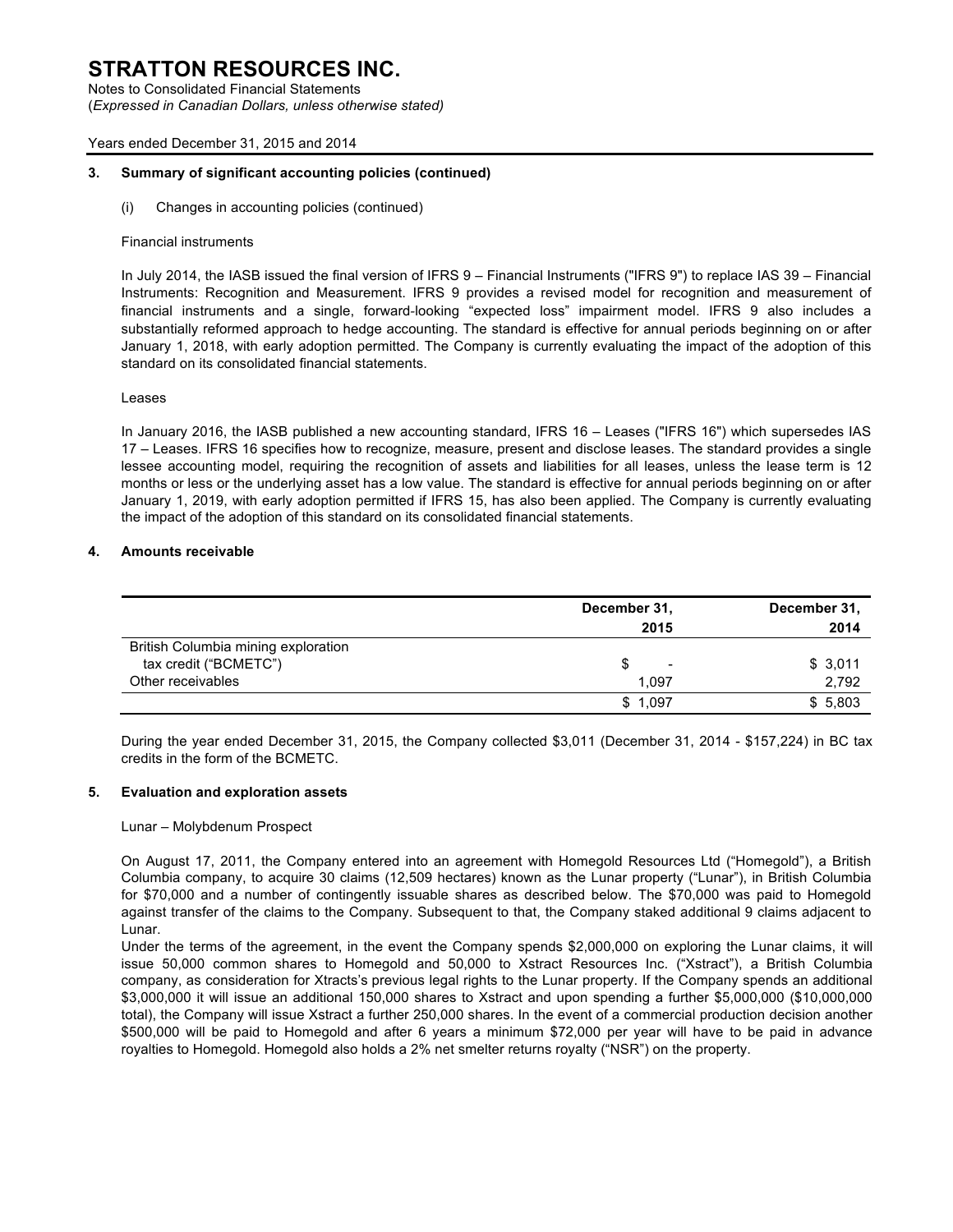Notes to Consolidated Financial Statements (*Expressed in Canadian Dollars, unless otherwise stated)*

#### Years ended December 31, 2015 and 2014

#### **5. Evaluation and exploration assets (continued)**

| <b>Lunar Project</b>                        | December 31,<br>2015 | December 31,<br>2014 |
|---------------------------------------------|----------------------|----------------------|
| Balance at the beginning of the period      | \$ 325,334           | \$317,310            |
| Deferred exploration costs:                 |                      |                      |
| Permitting fees                             |                      | 1,000                |
| Geological and geophysical fees             |                      | 10,035               |
| Mining exploration tax credit               |                      | (3,011)              |
| Write-off evaluation and exploration assets | (325,334)            |                      |
| Balance at the end of the period            |                      | \$325,334            |

Effective September 30, 2015, the Company let laps the claims of its 100% owned Lunar project, since it was determined that the technical results obtained do not warrant further additional investment in the project in context of the current economic environment. As a result, included in the results of the year ended December 31, 2015 there is an impairment charge of \$325,344 (December 31, 2014 \$nil) to write-off the capitalized acquisition, exploration and evaluation expenditures.

#### **6. Share capital**

During the period ended December 31, 2015 and 2014, the Company did not issue common shares.

#### **7. Equity reserves**

The Company maintains a Rolling Share-based Option Plan providing for the issuance of stock options up to 10% of the Company's issued and outstanding common shares. The Company may grant from time to time stock options to its directors, officers, employees and other service providers. The stock options vest 25% on the date of the grant and 12½% every three months thereafter for a total vesting period of 18 months.

As at December 31, 2015 and 2014, the Company did not grant any stock options and has no outstanding or exercisable stock options.

#### **8. Related party transactions**

All transactions with related parties have occurred in the normal course of operations and are measured at their fair value as determined by management. All amounts are unsecured, non-interest bearing and have no specific terms of settlement, unless otherwise noted.

|                                                           | December 31, | December 31, |
|-----------------------------------------------------------|--------------|--------------|
|                                                           | 2015         | 2014         |
| Universal Mineral Services Ltd.                           |              |              |
| Included in the statement of loss and comprehensive loss: |              |              |
| Consulting fees, directors' fees, wages and benefits      | \$43,378     | \$43.450     |
| Legal and professional fees                               | 94           | 23           |
| Regulatory, transfer agent and shareholder information    | 2.108        | 3.260        |
| Office, rent and administration                           | 35.386       | 21,913       |
| Travel, marketing and investor relations                  |              | 11.785       |
| Bank charges                                              | 503          | 319          |
| Project evaluation costs                                  | 3,690        |              |
| Total transaction for the periods                         | \$85,159     | \$ 80.750    |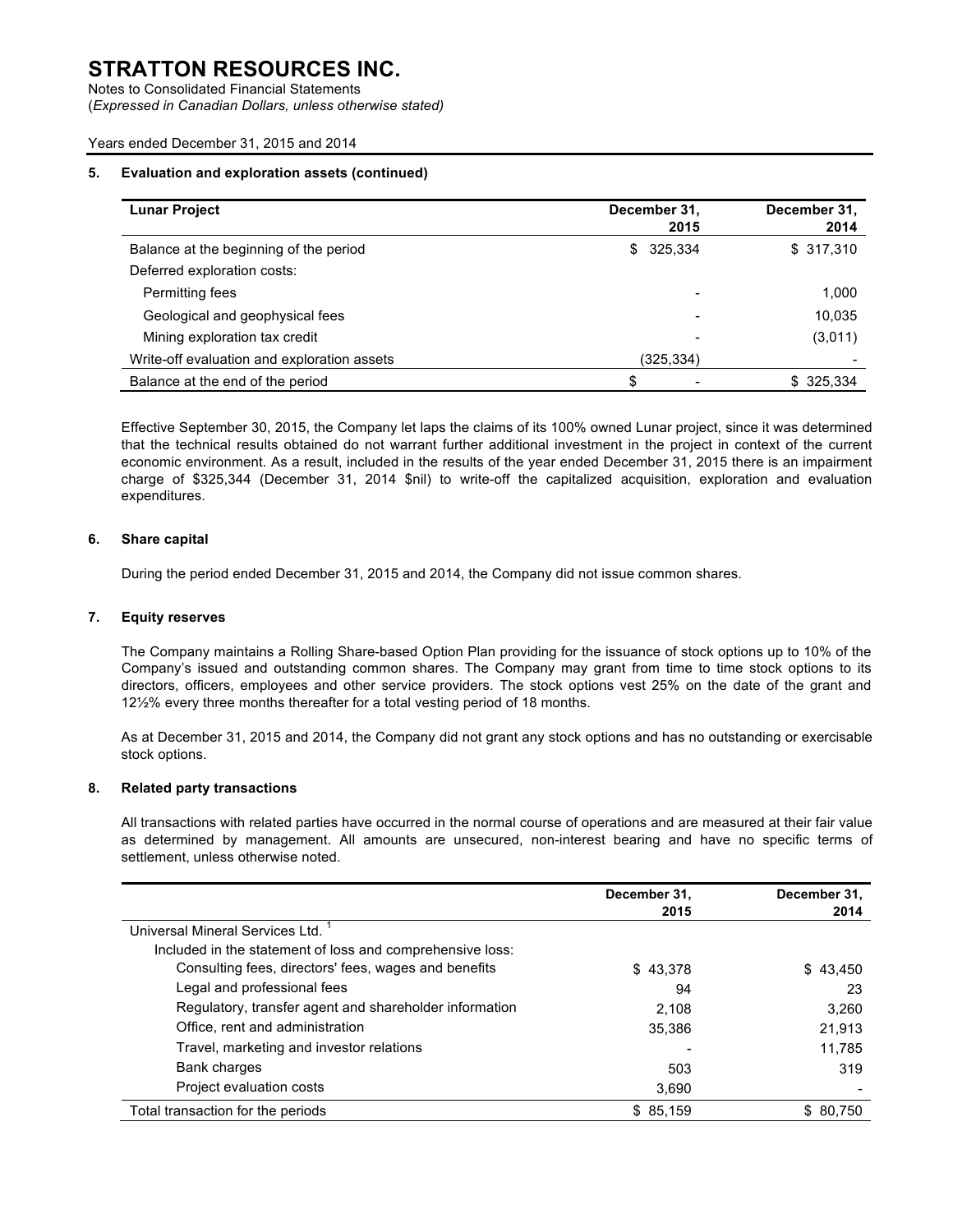Notes to Consolidated Financial Statements (*Expressed in Canadian Dollars, unless otherwise stated)*

#### Years ended December 31, 2015 and 2014

#### **8. Related party transactions (continued)**

1. Universal Mineral Services Ltd. ("UMS") is a private company with directors and officers in common that, pursuant to an agreement dated March 30, 2012, provides geological, corporate development, administrative and management services to the Company on a cost recovery basis. As at December 31, 2015 the outstanding payable balance was \$7,871 (December 31, 2014 - \$5,844) and prepaid expenses and deposits balance was \$6,000 (December 31, 2014 - \$6,000).

Effective June 30, 2013, UMS agreed to settle historic payable balances totaling \$609,388 with a note payable for an equivalent value. The note payable bears no interest, has a maturity of December 31, 2016 and is extendable for an additional twelve months at the mutual agreement. The note payable is due on demand.

#### Key management compensation

In addition to the transactions disclosed above, the Company provided the following compensation to key management members:

|                      | December 31,<br>2015 | December 31,<br>2014 |
|----------------------|----------------------|----------------------|
| Short-term benefits* | \$16.503             | \$25,361             |

\* The entire amount of \$16,503 is included in related party transactions with UMS (December 31, 2014 - \$21,405).

#### **9. Financial instruments**

The Company's financial assets and liabilities are as follows:

|                              |                          |                       | December 31, |                      | December 31,         |
|------------------------------|--------------------------|-----------------------|--------------|----------------------|----------------------|
|                              | Category                 | <b>Carrying value</b> |              | 2015                 | 2014                 |
| <b>Financial assets</b>      |                          |                       |              |                      |                      |
| Cash                         | <b>FVTPL</b>             | Fair value            |              | \$ 215.521           | \$ 349,440           |
| Amounts receivable           | Loans and receivable     | Amortized cost        |              | 1.097                | 1,589                |
|                              |                          |                       |              | \$216,618            | 351,029              |
|                              | Category                 | <b>Carrying value</b> |              | December 31,<br>2015 | December 31,<br>2014 |
| <b>Financial liabilities</b> |                          |                       |              |                      |                      |
|                              | Other liabilities        | Amortized cost        |              | 28,572<br>\$         | \$<br>32,153         |
| Trade payables and other     |                          |                       |              |                      |                      |
| Note payable                 | <b>Other liabilities</b> | Amortized cost        |              | 609.388              | 609,388              |
|                              |                          |                       | \$           | 637,960              | \$<br>641,541        |

Financial instruments are evaluated under a fair value hierarchy that reflects the significance of inputs used in making fair value measurements as follows:

Level 1 – Quoted prices in active markets for identical assets or liabilities;

- Level 2 Inputs other than quoted prices included in Level 1 that are observable for the asset or liability, either directly (market prices) or indirectly (derived from market prices);
- Level 3 Inputs for the asset or liability that are not based upon observable market data.

As at December 31, 2015 and 2014, the Company does not have any financial instruments measured at fair value on the statement of financial position. The Company's cash, amounts receivables, accounts payable and accrued liabilities and note payable approximate fair value due to their short term nature.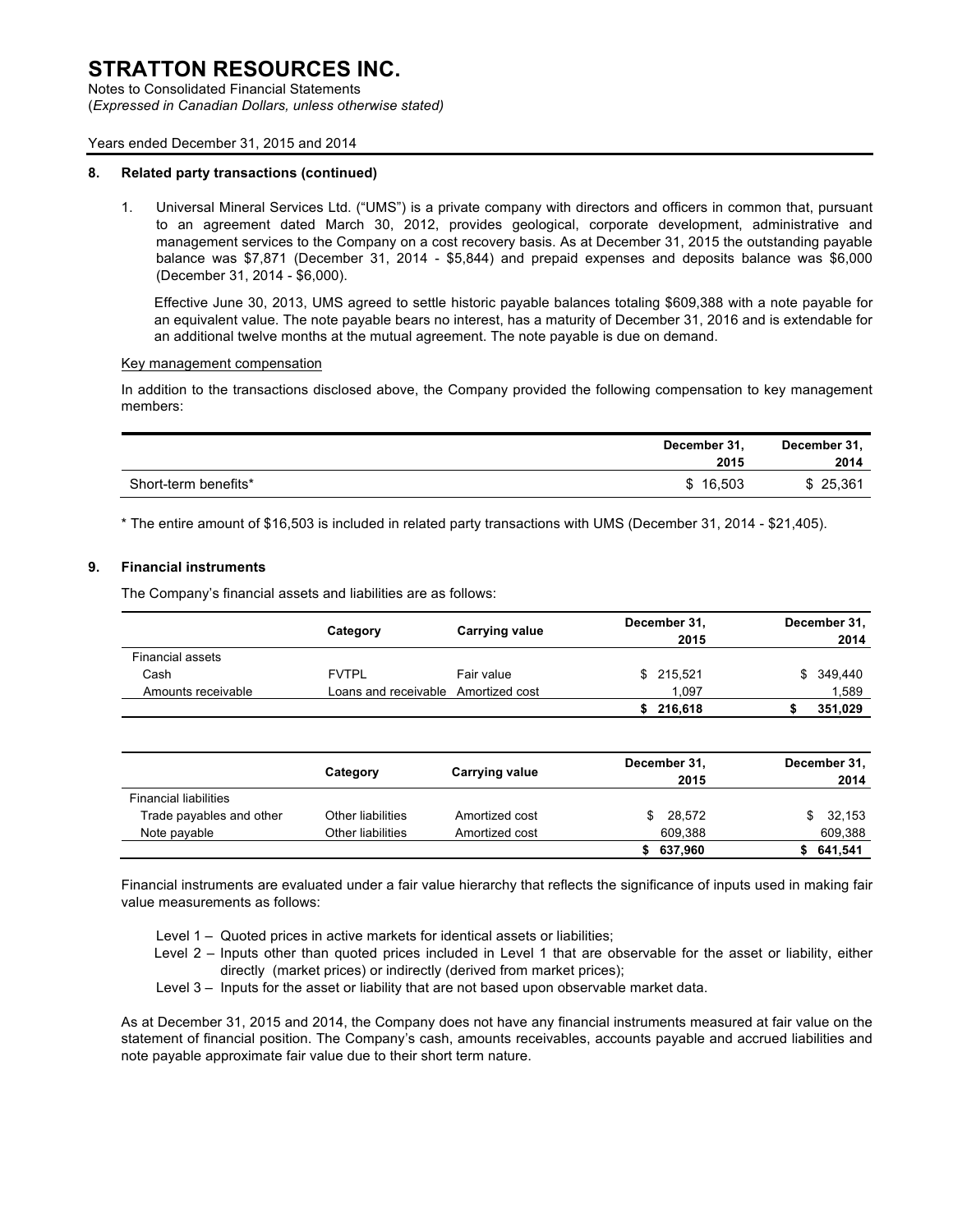Notes to Consolidated Financial Statements (*Expressed in Canadian Dollars, unless otherwise stated)*

#### Years ended December 31, 2015 and 2014

#### **9. Financial instruments (continued)**

The Company is expose to the potential loss from various risks as outlined below.

(a) Credit risk

The Company is subject to credit risk on the cash and amounts receivable balances. The Company limits exposure to credit risk on liquid financial assets through maintaining its cash balances in Canadian highly rated financial institutions. The Company considers the risk of loss associated with cash to be low. The amounts receivable are primarily due from government agencies and are not considered to represent a material credit risk exposure to the Company.

(b) Liquidity risk

The Company manages liquidity risk by maintaining sufficient cash balances. Liquidity requirements are managed based on expected cash flow to ensure there is sufficient capital to meet short-term obligations. The Company estimates that is contractual obligations pertaining to accounts payable and accrued liabilities will be satisfied within one year. As outlined in note 2(b) the Company's liquidity position is dependent on the note payable not being called or, in the event it was, raising additional funds through issuance of equity.

(c) Market risk

This is the risk that the fair value or future cash flows of a financial instrument will fluctuate because of changes in market prices. Significant market risks to which the company is exposed are as follows:

#### Interest rate risk

Interest rate risk is the risk that the fair value or future cash flows of a financial instrument will fluctuate because of changes in market interest rates.

The Company's cash attract interest at floating rates paid on deposits. The interest is typical of Canadian banking rates, which are at present low, however the conservative investment strategy mitigates the risk of deterioration to the investment. A change of one (1) percent in the interest rate would have a minimal impact to the consolidated financial statements.

(d) Capital risk management

The Company manages its cash, share capital and equity reserves as capital. The Company's objectives when managing capital are to safeguard the Company's ability to continue as a going concern in order to pursue the acquisition and exploration of mineral properties and to maintain a flexible capital structure which optimizes the costs of capital at an acceptable risk.

The Company manages the capital structure and makes adjustments to it in light of changes in economic conditions and the risk characteristics of the underlying assets. To maintain or adjust the capital structure, the Company may attempt to issue new shares, issue new debt, acquire or dispose of assets or adjust the amount of cash.

The Company is not subject to externally imposed capital requirements.

#### **10. Supplemental cash flow information**

|                                                                     | December 31,   | December 31.    |
|---------------------------------------------------------------------|----------------|-----------------|
| BCMETC receivable included in exploration<br>and evaluation assets. | 2015<br>$\sim$ | 2014<br>\$3.011 |
| Change in accounts payable included in                              |                |                 |
| exploration and evaluation assets.                                  | 10.035         | (10.035)        |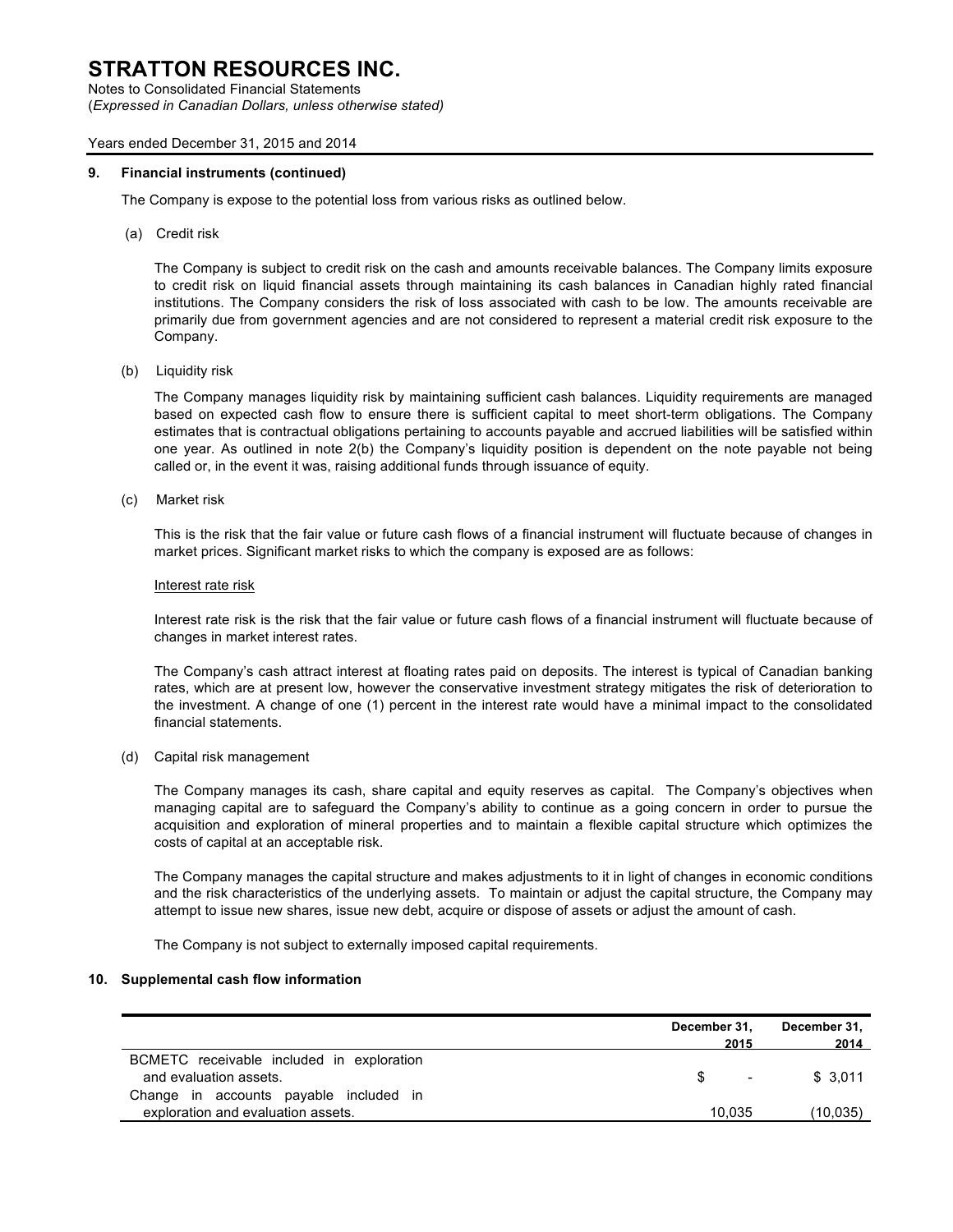Notes to Consolidated Financial Statements (*Expressed in Canadian Dollars, unless otherwise stated)*

#### Years ended December 31, 2015 and 2014

#### **11. Segmented information**

The Company operates as one operating segment being acquisition, exploration and development of mineral resource properties. As at December 31, 2015 and 2014, all of the Company's non-current assets are located in Canada.

During the years ended December 31, 2015 and 2014, the net losses were incurred in Canada.

#### **12. Income taxes**

(a) Income tax recovery provision

The reconciliation of the income tax provision computed at statutory rates to the reported income tax provision is:

|                                               | December 31,<br>2015 | December 31,<br>2014 |
|-----------------------------------------------|----------------------|----------------------|
| Net loss for the year before income taxes     | (460, 357)<br>S.     | (132,887)<br>S       |
| Tax recovery based on statutory rate of 26.0% | (119,693)            | (34, 551)            |
| Change in estimated temporary differences     | 10.912               | 46,757               |
| Expiry of tax losses                          | 344.085              |                      |
| Non-deductible expenses and other             | (724)                | 287                  |
| Change in unrecognized deferred tax assets    | (234,580)            | (12, 493)            |
| Income tax recovery                           | \$                   | \$                   |

(b) Deductible temporary differences, unused tax losses and unused tax credits for which no deferred tax assets have been recognized are attributable to the following:

|                                       | December 31,<br>2015 | December 31,<br>2014 |
|---------------------------------------|----------------------|----------------------|
| Exploration and evaluation assets     | \$7,927,243          | 7,643,879<br>S.      |
| Non-capital losses carried forward    | 7,513,077            | 8,681,609            |
| Investment tax credits                | 86.808               | 86,808               |
| Cumulative eligible capital and other | 87.471               | 104.535              |
|                                       | \$15,614,599         | \$16,516,831         |

#### (c) Tax losses

The Company has accumulated non-capital losses of \$7,513,077 as at December 31, 2015 (December 31, 2014 - \$8,681,609) for income tax purposes, which may be carried forward to reduce taxable income of future years. The noncapital losses will, if unused, expire in:

| Year of expiry | Amount        |
|----------------|---------------|
| 2026           | 628,051<br>\$ |
| 2027           | 1,036,992     |
| 2028           | 682,444       |
| 2029           | 652,086       |
| 2030           | 981,145       |
| 2031           | 1,465,623     |
| 2032           | 869,967       |
| 2033           | 890,382       |
| 2034           | 154,636       |
| 2035           | 151,751       |
|                | \$7,513,077   |